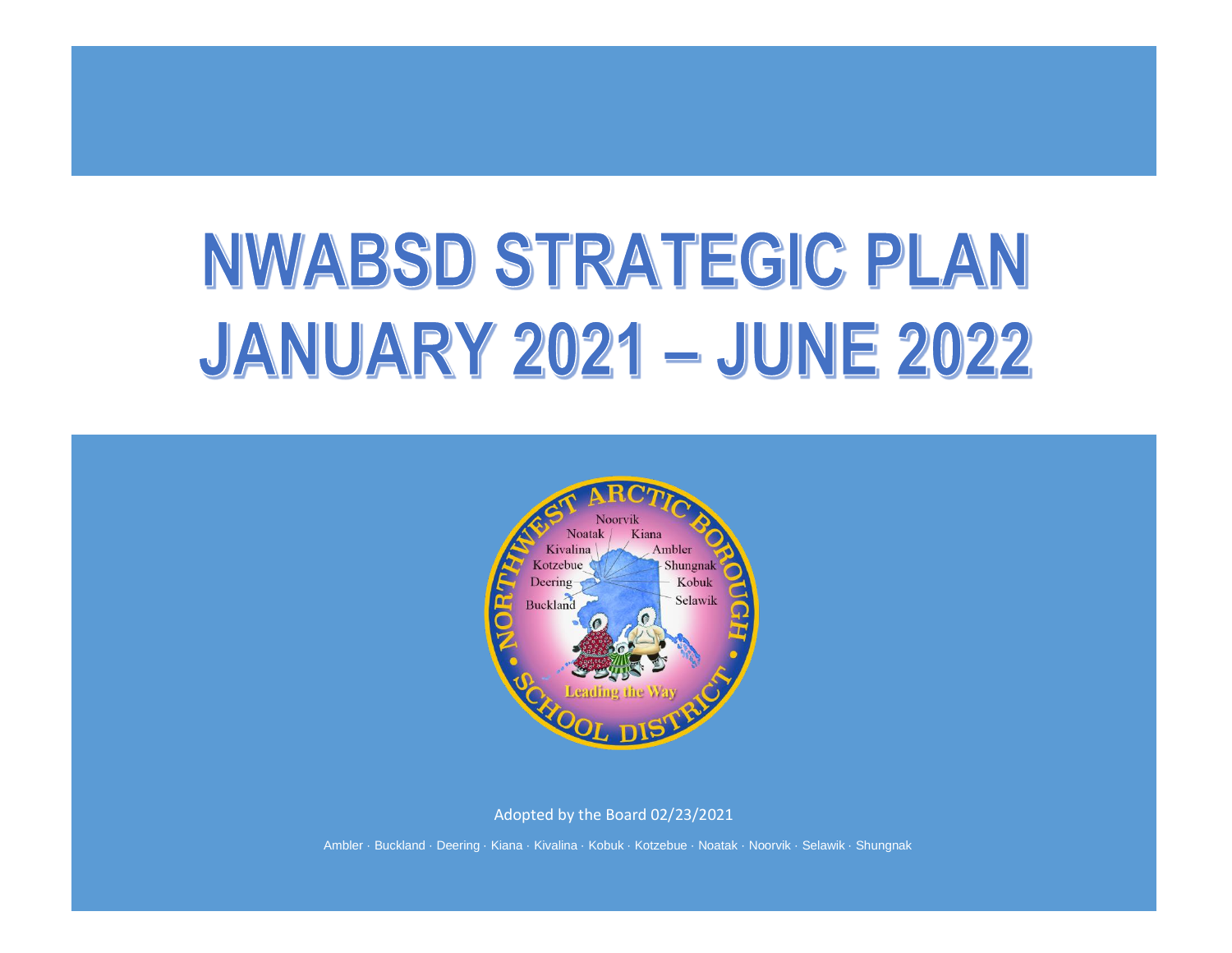

Ambler · Buckland · Deering · Kiana · Kivalina · Kobuk · Kotzebue · Noatak · Noorvik · Selawik · Shungnak PO Box 51 · Kotzebue, Alaska 99752 · Phone (907) 442-1800

#### **DISTRICT LEADERSHIP**

**Superintendent**<br> **School Board**<br> **School Board**<br> **School Board**<br> **School Board** 

Margaret Hansen, President Paula Mills, Member Millie Hawley, Vice President **Lawrence Jones**, Sr., Member Marie Greene, Treasurer and Alice Melton-Barr, Member<br>
Tillie M. Ticket, Secretary **Alice Mention-Barry Brad Reich**. Member Tillie M. Ticket, Secretary Carol Schaeffer, Parliamentarian Joanne Harris, Member

Cynthia Fields, Member

#### **FOUNDATION STATEMENTS**

**Mission -** To provide a learning environment that inspires and challenges students and employees to excel. **Vision -** To graduate all students with the knowledge, skills, and attitudes necessary for a successful future.

#### **WE VALUE**

Respect Hard Work **Cooperation Perseverance** Ability to Adapt Belief in Yourself Learning Resilience Accountability

#### **CONTENTS**

- 2 Goal 1: Student Learning Objective 1 NWABSD will all know and value our students during both remote and in-person learning. (Danielson 1b**)** Objective 2 NWABSD will build responsive learning environments during both remote and in-person learning (Danielson 2a, 2c, 3d) 3 Objective 3 NWABSD will engage all students in learning during both remote and in-person learning. (Danielson 1e, 3b, 3c)
- 4 Goal 2: Student Safety

 Objective 1 Students and staff will create a safe physical environment. Objective 2 Students and staff learn and work in a safe emotional environment.

Objective 3 Students, staff and communities stay current and responsive to COVID considerations.

#### 6 Goal 3: Family Support and Engagement

 Objective 1 NWABSD staff will have consistent, professional, and family friendly communication with all stakeholders and families. Objective 2 NWABSD will provide opportunities that support and engage families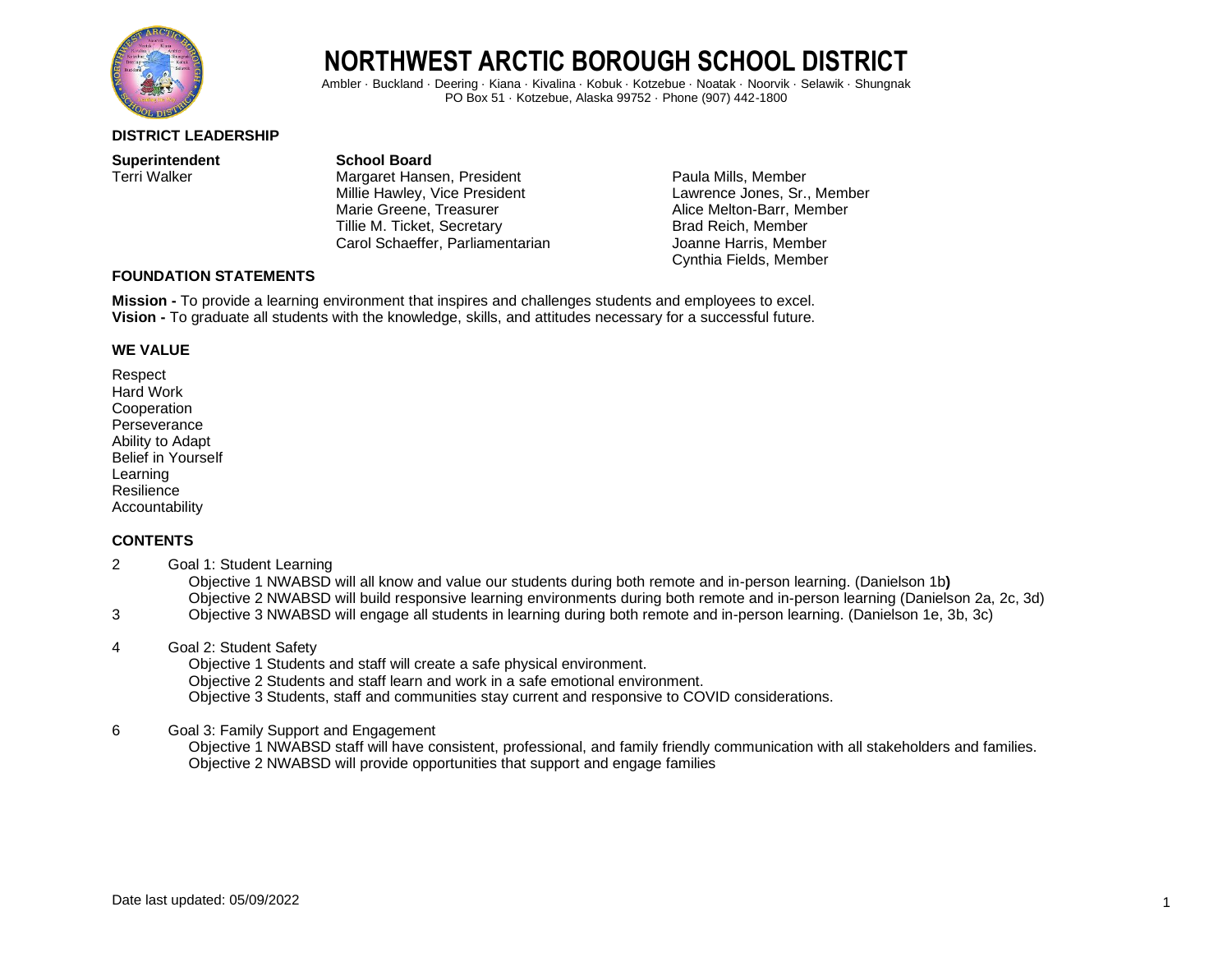

| <b>Goal 1: Student Learning</b>                                                                                                                                                                      |                                                                                                                                                                                                                                                                                              |                                                                                                                                                                                                            |                                                                     |                                                                                                                                                                                                                                                                                                                                                                                                                                                                                                                                                                                                                                                 |  |  |  |
|------------------------------------------------------------------------------------------------------------------------------------------------------------------------------------------------------|----------------------------------------------------------------------------------------------------------------------------------------------------------------------------------------------------------------------------------------------------------------------------------------------|------------------------------------------------------------------------------------------------------------------------------------------------------------------------------------------------------------|---------------------------------------------------------------------|-------------------------------------------------------------------------------------------------------------------------------------------------------------------------------------------------------------------------------------------------------------------------------------------------------------------------------------------------------------------------------------------------------------------------------------------------------------------------------------------------------------------------------------------------------------------------------------------------------------------------------------------------|--|--|--|
| <b>Objective 1</b>                                                                                                                                                                                   | NWABSD will all know and value our students during both remote and in-person learning. (Danielson 1b)                                                                                                                                                                                        |                                                                                                                                                                                                            |                                                                     |                                                                                                                                                                                                                                                                                                                                                                                                                                                                                                                                                                                                                                                 |  |  |  |
| <b>Strategies and Actions</b>                                                                                                                                                                        | Key Indicators/Metric                                                                                                                                                                                                                                                                        | <b>Completion Date/Timeline</b>                                                                                                                                                                            | Responsibility<br>(Reports To)                                      | <b>Budget</b>                                                                                                                                                                                                                                                                                                                                                                                                                                                                                                                                                                                                                                   |  |  |  |
| 1.1.1<br>Teachers and staff design<br>culturally relevant learning<br>experiences and resources that<br>integrate students' current<br>knowledge and skills with the<br>current adopted curriculums. | Lesson plans and professional development<br>integrate Standards for Culturally<br>Responsive Schools and Educators<br>Collaborative meetings<br>Resource Repository (ie Cyberduck                                                                                                           | Planning to begin May<br>2021 for FY22 school year<br>Ongoing                                                                                                                                              | <b>Principals (Director</b><br>of Curriculum)                       | 20 hours of Professional Development time - all<br>staff<br>1hr Collaborative Time Every Other Week - All<br>staff<br>\$3500 consultant fees (professional learning                                                                                                                                                                                                                                                                                                                                                                                                                                                                             |  |  |  |
| 1.1.2<br>Student Data Teams identify and<br>act on student social/emotional.<br>behavioral, and academic needs.                                                                                      | Curriculum Drive)<br>Implementation of Embrace (MTSS 504 and<br>IEP data system)<br><b>Embrace Development Timeline</b><br>and Professional Development:<br>Principals and teachers Fall 2021<br><b>Collaborative Meetings</b><br>Student Data Team agendas reflect focused<br>interventions | Development of platform<br>Spring 2021<br>Pilot platform Spring 2021<br>MTSS training for<br>principals Fall 2021<br>Initial implementation Fall<br>2021<br>Collaborative schedule<br>starting August 2021 | Director of<br>Curriculum<br>Director of Student<br><b>Services</b> | support) – grant funds available<br>7 hours of Professional Development time - all<br>principals<br>2 days of Professional Development time - all<br><b>SPED Teachers</b><br>1hr Collaborative Time Every Other Week - All<br>staff<br>\$10,000 - budgeted in Grants and Student<br>Services                                                                                                                                                                                                                                                                                                                                                    |  |  |  |
| 1.1.3<br>Develop a culturally responsive<br>Physical Science and Biology<br>curriculum                                                                                                               | Timeline<br>Course outline<br>Curriculum resources<br>Course on Canvas<br>Professional Dev of course and materials                                                                                                                                                                           | <b>Physical Science Planning</b><br>Begins Spring 2021<br><b>Physical Science</b><br>Implementation Fall 2022<br>Biology planning begins<br><b>Fall 2022</b>                                               | Director of<br>Curriculum<br>(Assistant<br>Superintendent)          | 1 Full-time 261 days/year Employee<br>1 Full-time 200 days/year Employee<br>14 Days - Committee Work<br>13 People with Extra Duty Contracts<br>3 days of Professional Development time (1<br>day/year for three years) - all staff<br>6 days of additional Professional Development<br>time (2 days/year for 3 years) - Science staff<br>\$995,000 for three years - not currently funded<br>The District is seeking grant funding -<br>grant award unknown until October<br>2021<br>Estimated ongoing annual budget items after<br>development:<br>Professional Development for staff<br>2 Full Time Employees<br>Resource materials refreshed |  |  |  |
| <b>JUNE 2021 PROGRESS UPDATE</b>                                                                                                                                                                     |                                                                                                                                                                                                                                                                                              |                                                                                                                                                                                                            |                                                                     |                                                                                                                                                                                                                                                                                                                                                                                                                                                                                                                                                                                                                                                 |  |  |  |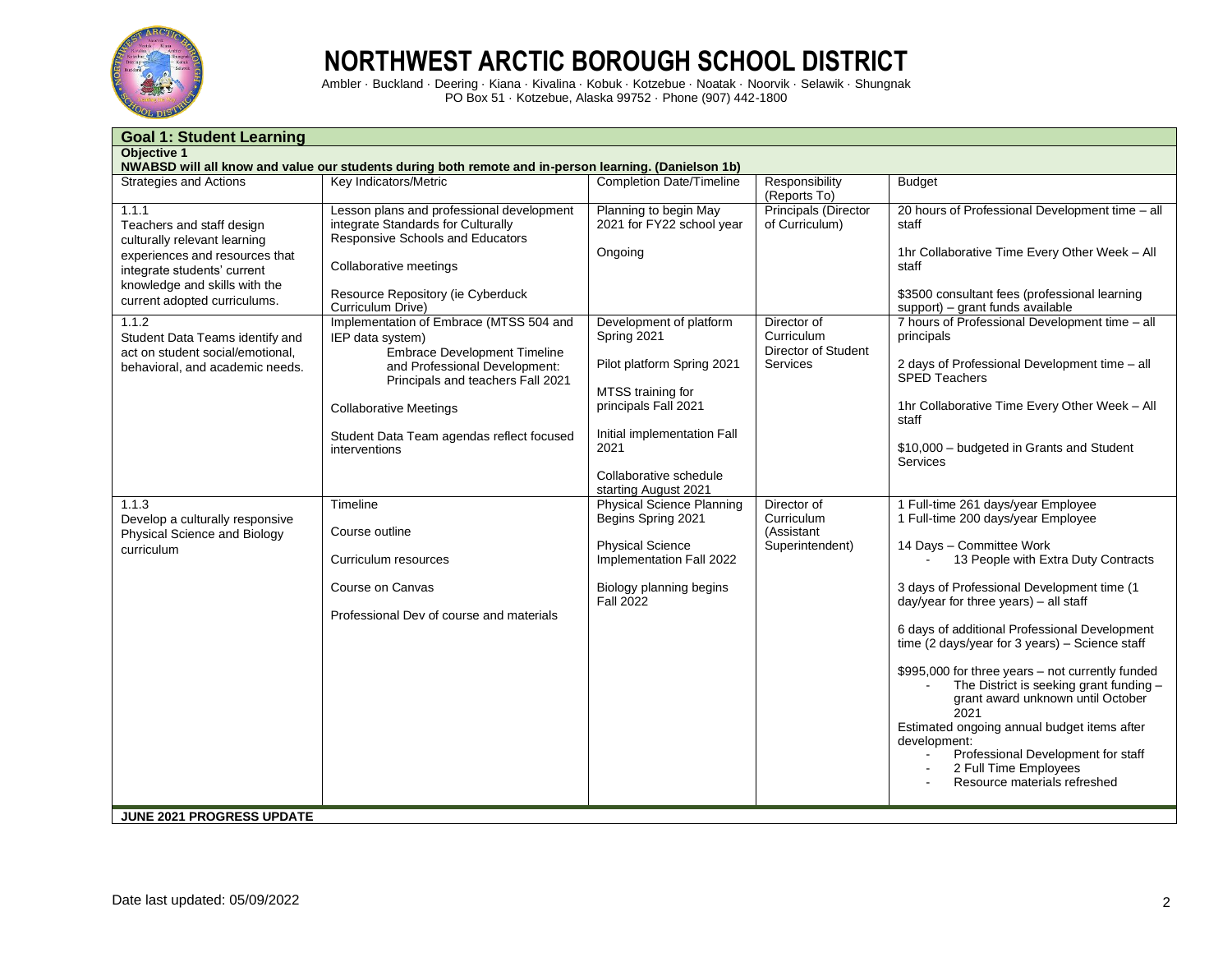

| 1.1.1 | Director of Curriculum - Professional development time has been scheduled for Fall Inservice 2021. Collaboration times have been tentatively scheduled for Fall and<br>Spring of the 2021-2022 school year.                                                                                                                                                                                                                                                       |
|-------|-------------------------------------------------------------------------------------------------------------------------------------------------------------------------------------------------------------------------------------------------------------------------------------------------------------------------------------------------------------------------------------------------------------------------------------------------------------------|
| 1.1.2 | Director of Curriculum - Data Teams held at each site bi-weekly from September to April to identify students who may need intervention and support. Students have been<br>identified for intervention and have received interventions within the Response to Intervention/ Multi-Tiered System of Support (RTI/MTSS) process. Identified students will<br>continue the MTSS process in the fall as needed.                                                        |
|       | Director of Curriculum - DIBELS (Dynamic Indicators of Basic Early Literacy Skills) progress monitor and data analysis began in Fall of 2020 and will continue throughout<br>the 2021-2022 school year. Benchmarking will be done three times in the 2021-2022 school year.                                                                                                                                                                                       |
|       | Director of Student services 5/20/21 Platform development at for IEP/ESER 80% completed and professional development scheduled for fall 2021.                                                                                                                                                                                                                                                                                                                     |
| 1.1.3 | Director of Curriculum - Iñupiaq Materials and Professional Development Planner and Director of Curriculum identified resources and planning needs. A database of<br>resources has been developed to be utilized when funding becomes available. Grant funding has been sought and community charters were obtained. Currently awaiting<br>grant funding/approval.                                                                                                |
|       | <b>AUGUST 2021 PROGRESS UPDATE</b>                                                                                                                                                                                                                                                                                                                                                                                                                                |
| 1.1.1 | Director of Curriculum - Training covering place-based and culturally relevant lesson/experience planning was provided during Fall Inservice for all instructional staff. PLCs<br>(Professional Learning Communities) will begin working on developing place-based, culturally relevant lesson experiences on October 11 <sup>th</sup> and will have devoted time<br>throughout the year to continue working on the lessons which will be shared in a repository. |
| 1.1.2 | Director of Curriculum - Data Teams will begin meeting on September 13 <sup>th</sup> according to the Collaborative Meeting and Targeted Professional development schedule. a.<br>Data from last years identified students will be manually entered into the EMBRACE System to track interventions within the Multi-Tiered System of Support (MTSS)<br>process.                                                                                                   |
|       | Director of Curriculum - DIBELS (Dynamic Indicators of Basic Early Literacy Skills) Benchmarking will be done three times a year for students in grades K-8. Progress<br>monitor and data analysis will continue throughout the year.                                                                                                                                                                                                                             |
|       | Director of Student Services: EMBRACE ESER/IEP system implementations started and single sign on working for most teachers and specialist. Sped teachers have<br>access to the system and caseloads assignment 90% complete. Train the trainers to take place 8/9/21.                                                                                                                                                                                             |
|       |                                                                                                                                                                                                                                                                                                                                                                                                                                                                   |
| 1.1.3 | Director of Curriculum - Currently awaiting grant funding/approval.<br>Superintendent – In partnership with the University of Alaska Fairbanks, (the same department that developed the lessons on Snow and Northern Lights) a grant will be<br>written to support further lessons in the area of local sciences. Meetings have already begun.                                                                                                                    |
|       | FEBRUARY 2022 PROGRESS UPDATE                                                                                                                                                                                                                                                                                                                                                                                                                                     |
| 1.1.1 | Director of Curriculum - PLCs (Professional Learning Communities) began working on developing place-based, culturally relevant lesson experiences in October 2021 and<br>will have devoted time throughout the 1 <sup>st</sup> semester.                                                                                                                                                                                                                          |
| 1.1.2 | Director of Curriculum - Data Teams continue to meet regularly and receive additional training on the Multi-Tiered System of Support (MTSS) process and effective<br>interventions.                                                                                                                                                                                                                                                                               |
|       | Director of Curriculum - DIBELS (Dynamic Indicators of Basic Early Literacy Skills) Progress monitoring and data analysis will continue throughout the year. Spring<br>Benchmarking will begin in April.                                                                                                                                                                                                                                                          |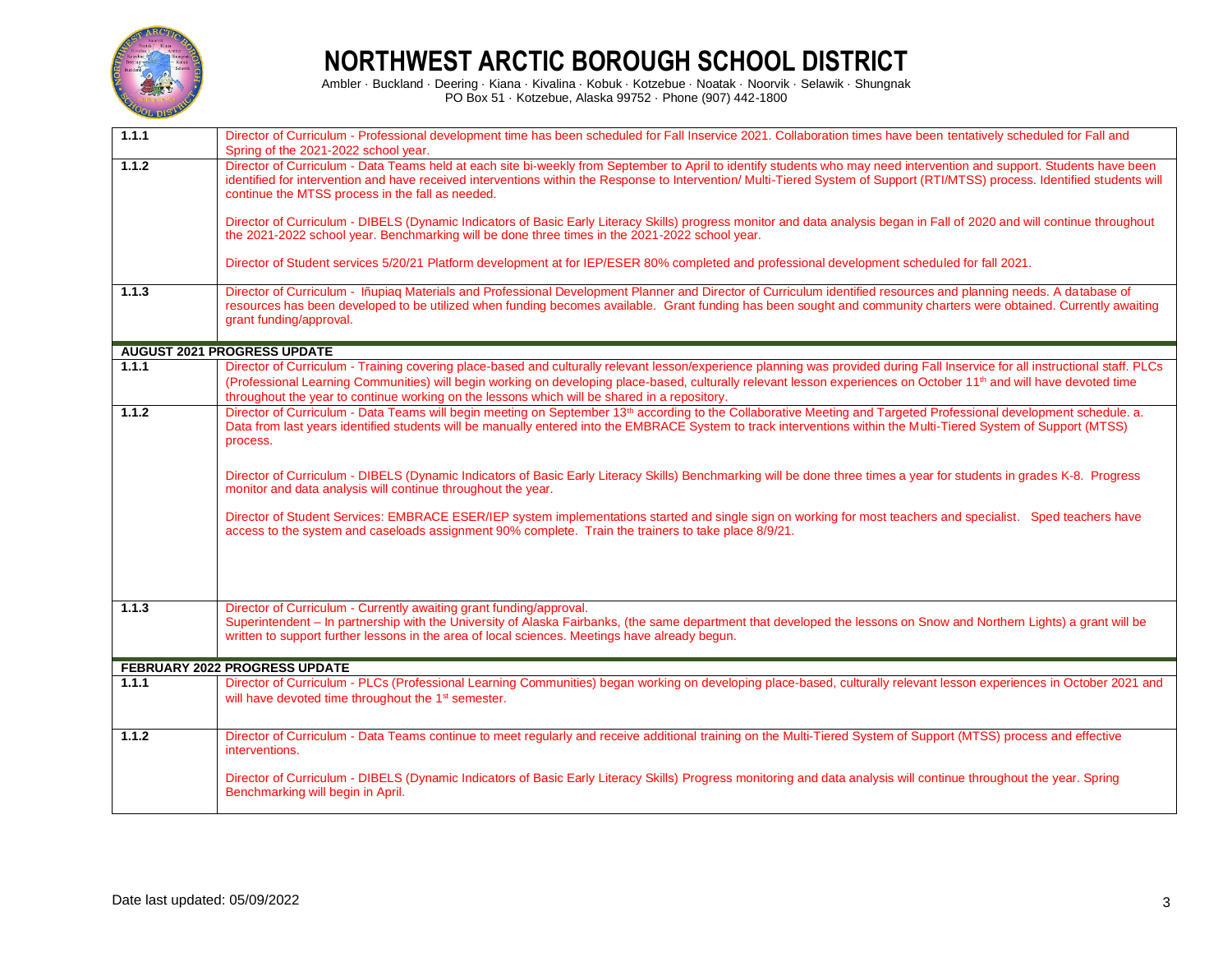

|                                                                                                                                                                       | Director of Student Services: EMBRACE ESER/IEP system implementation fully functioning for all Sped teachers. A very few minor adjustments to the system and forms<br>remain. Embrace helpline fully functioning and of great assistance to teachers. Overall implementation `98% complete.                                                                                                                                                                                                                                 |                                                                                                                                                                                                                                                                                                                        |                                                                                      |                                        |                                                                                                                                                                    |  |  |
|-----------------------------------------------------------------------------------------------------------------------------------------------------------------------|-----------------------------------------------------------------------------------------------------------------------------------------------------------------------------------------------------------------------------------------------------------------------------------------------------------------------------------------------------------------------------------------------------------------------------------------------------------------------------------------------------------------------------|------------------------------------------------------------------------------------------------------------------------------------------------------------------------------------------------------------------------------------------------------------------------------------------------------------------------|--------------------------------------------------------------------------------------|----------------------------------------|--------------------------------------------------------------------------------------------------------------------------------------------------------------------|--|--|
| 1.1.3                                                                                                                                                                 | Director of Curriculum - One position is posted for the coordination and development of the project. The second position has been filled with the primary role of coordinating<br>local materials and archives identified, identifying persons to serve on two committees, and identifying elder resources and interviews needed. Additionally, University of<br>Alaska Fairbanks trained middle school science teachers and Inupiaq instructors on February 14 on the roll-out of the Snow and Northern Lights curriculum. |                                                                                                                                                                                                                                                                                                                        |                                                                                      |                                        |                                                                                                                                                                    |  |  |
|                                                                                                                                                                       | JUNE 2022 PROGRESS UPDATE                                                                                                                                                                                                                                                                                                                                                                                                                                                                                                   |                                                                                                                                                                                                                                                                                                                        |                                                                                      |                                        |                                                                                                                                                                    |  |  |
| 1.1.1                                                                                                                                                                 | Director of Curriculum - Ongoing.                                                                                                                                                                                                                                                                                                                                                                                                                                                                                           |                                                                                                                                                                                                                                                                                                                        |                                                                                      |                                        |                                                                                                                                                                    |  |  |
| 1.1.2                                                                                                                                                                 |                                                                                                                                                                                                                                                                                                                                                                                                                                                                                                                             | 5/9/22: Director of Student Services: IEP/ESER and 504 Embrace program implementation complete.                                                                                                                                                                                                                        |                                                                                      |                                        |                                                                                                                                                                    |  |  |
|                                                                                                                                                                       |                                                                                                                                                                                                                                                                                                                                                                                                                                                                                                                             | Director of Curriculum - Data Teams continue to meet regularly and receive additional training on the Multi-Tiered System of Support (MTSS) process and effective<br>used to measure the progress and needs of the students. Data entered is archived by the sites in the Embrace system and the data can be accessed. |                                                                                      |                                        | interventions. Embrace resources are being revised to simplify the MTSS paperwork and data entry process. End of Year Benchmarking was completed. The data will be |  |  |
| 1.1.3                                                                                                                                                                 | Director of Curriculum – Both positions have been filled for the coordination and development of the project. The project timeline has been updated to reflect the hiring<br>dates of the positions. Planning and research work will continue throughout the summer. Meetings for the Language Task Force, Project Advisory Committee, and Project<br>Development Committee will be scheduled for August and September. Funding has been applied for through Village Improvement Funds (VIF).                               |                                                                                                                                                                                                                                                                                                                        |                                                                                      |                                        |                                                                                                                                                                    |  |  |
| <b>Objective 2</b>                                                                                                                                                    |                                                                                                                                                                                                                                                                                                                                                                                                                                                                                                                             | NWABSD will build responsive learning environments during both remote and in-person learning (Danielson 2a, 2c, 3d)                                                                                                                                                                                                    |                                                                                      |                                        |                                                                                                                                                                    |  |  |
| <b>Strategies and Actions</b>                                                                                                                                         |                                                                                                                                                                                                                                                                                                                                                                                                                                                                                                                             | Key Indicators/Metric                                                                                                                                                                                                                                                                                                  | <b>Completion Date/Timeline</b>                                                      | Responsibility<br>(Reports To)         | <b>Budget</b>                                                                                                                                                      |  |  |
| 1.2.1<br>Provide equitable access to<br>learning resources and supports.                                                                                              |                                                                                                                                                                                                                                                                                                                                                                                                                                                                                                                             | Provide professional development on<br>strategies to provide equitable access to<br>learning resources.                                                                                                                                                                                                                | Assessment phase Spring<br>2021                                                      | Director of<br>Curriculum              | 2 hours of Professional Development time - all<br>staff                                                                                                            |  |  |
| 1.2.2<br>Provide two weeks of downloaded<br>instructional videos for use if/when<br>a school goes to remote learning<br>status (Red High-Risk Operational<br>Status). |                                                                                                                                                                                                                                                                                                                                                                                                                                                                                                                             | Provide professional development<br>Collaboration time focused on creating<br>videos<br>Two-week emergency lesson plans that<br>include downloadable instructional videos<br>and learning materials                                                                                                                    | Beginning 3rd quarter 2021<br>and ongoing until COVID<br>no longer impacts learning. | Principals (Director<br>of Curriculum) | 10 hours of Professional Development time - all<br>staff                                                                                                           |  |  |
| 1.2.3<br>for credit-deficit high school                                                                                                                               | Provide interventions and supports                                                                                                                                                                                                                                                                                                                                                                                                                                                                                          | High school graduate rate<br><b>MAP Scores</b>                                                                                                                                                                                                                                                                         | Planning and acquisition<br>phase Summer 2021                                        |                                        | \$125,000 - ESSER II Grant funds available - 6<br>week                                                                                                             |  |  |
| students and K-8 projected                                                                                                                                            |                                                                                                                                                                                                                                                                                                                                                                                                                                                                                                                             |                                                                                                                                                                                                                                                                                                                        | Implement plan Fall 2021                                                             |                                        | \$45,000 materials K-8, ESSER II Funds                                                                                                                             |  |  |
|                                                                                                                                                                       | learning loss<br>\$50,000 Extra Duty Contact for K-8 2-week<br>summer program, ESSER II Funds                                                                                                                                                                                                                                                                                                                                                                                                                               |                                                                                                                                                                                                                                                                                                                        |                                                                                      |                                        |                                                                                                                                                                    |  |  |
|                                                                                                                                                                       | JUNE 2021 PROGRESS UPDATE                                                                                                                                                                                                                                                                                                                                                                                                                                                                                                   |                                                                                                                                                                                                                                                                                                                        |                                                                                      |                                        |                                                                                                                                                                    |  |  |
| 1.2.1                                                                                                                                                                 | Director of Curriculum - Professional development time has been scheduled for Fall Inservice 2021. Master schedule, a two-year rotation of graduation requirements to<br>provide equity and alignment throughout the district is in place for this fall. Following the master schedule will also ensure eligibility for the Alaska Performance Scholarship.                                                                                                                                                                 |                                                                                                                                                                                                                                                                                                                        |                                                                                      |                                        |                                                                                                                                                                    |  |  |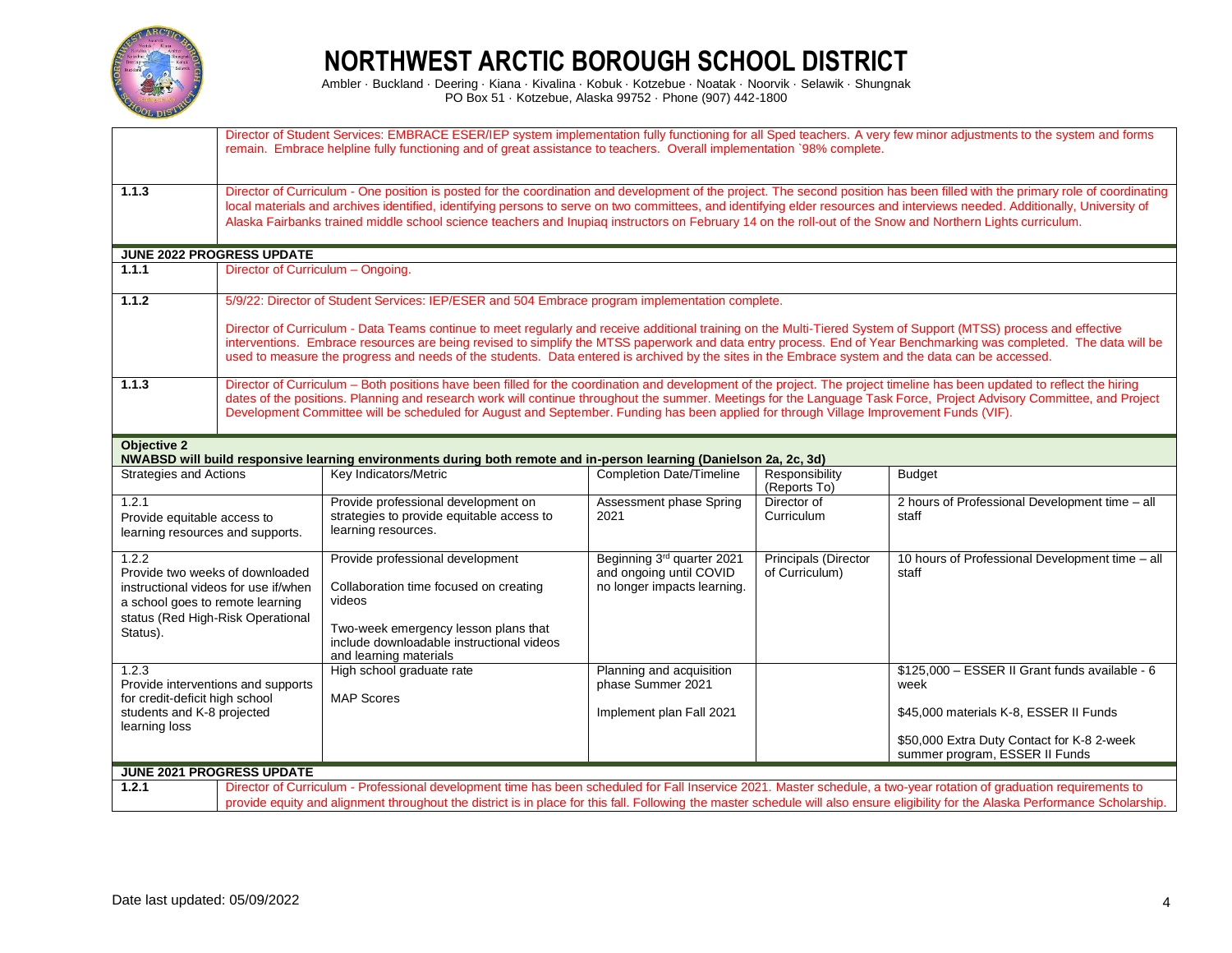

| 1.2.2                                                            |                                                                                                                                                                                                                                                                                                                                                                                                                                                                    | Director of Curriculum - Professional development time has been scheduled for Fall Inservice 2021. Collaboration times have been tentatively scheduled for Fall of the                                                                                                                   |                                |                                |                                                                                                                                                                          |  |
|------------------------------------------------------------------|--------------------------------------------------------------------------------------------------------------------------------------------------------------------------------------------------------------------------------------------------------------------------------------------------------------------------------------------------------------------------------------------------------------------------------------------------------------------|------------------------------------------------------------------------------------------------------------------------------------------------------------------------------------------------------------------------------------------------------------------------------------------|--------------------------------|--------------------------------|--------------------------------------------------------------------------------------------------------------------------------------------------------------------------|--|
|                                                                  | 2021-2022 school year.                                                                                                                                                                                                                                                                                                                                                                                                                                             |                                                                                                                                                                                                                                                                                          |                                |                                |                                                                                                                                                                          |  |
| 1.2.3                                                            | Director of Curriculum - NWABSD High School Credit Recovery is available in May for all High School students at their respective school sites. NWABSD Summer of<br>Reading 2021 program is for infants to adults who read independently, are read to, or read to another. Book packs were sent to school sites the last week of school for<br>distribution to current and future NWABSD students. Prizes will be rewarded at the conclusion of the summer program. |                                                                                                                                                                                                                                                                                          |                                |                                |                                                                                                                                                                          |  |
|                                                                  | <b>AUGUST 2021 PROGRESS UPDATE</b>                                                                                                                                                                                                                                                                                                                                                                                                                                 |                                                                                                                                                                                                                                                                                          |                                |                                |                                                                                                                                                                          |  |
| 1.2.1                                                            |                                                                                                                                                                                                                                                                                                                                                                                                                                                                    | Director of Curriculum - Professional development time has been completed.                                                                                                                                                                                                               |                                |                                |                                                                                                                                                                          |  |
| 1.2.2                                                            |                                                                                                                                                                                                                                                                                                                                                                                                                                                                    | Director of Curriculum - Training covering Red High-Risk Operational Status Remote Lesson Plans with Instructional Videos was provided during Fall Inservice for all                                                                                                                     |                                |                                |                                                                                                                                                                          |  |
|                                                                  |                                                                                                                                                                                                                                                                                                                                                                                                                                                                    |                                                                                                                                                                                                                                                                                          |                                |                                | instructional staff. PLCs (Professional Learning Communities) will begin working on developing Red High-Risk Operational Status Remote Lesson Plans with Instructional   |  |
|                                                                  |                                                                                                                                                                                                                                                                                                                                                                                                                                                                    | Videos on September 13th and will have devoted time to develop the lessons.                                                                                                                                                                                                              |                                |                                |                                                                                                                                                                          |  |
| 1.2.3                                                            |                                                                                                                                                                                                                                                                                                                                                                                                                                                                    | Director of Curriculum - 397 people signed up to participate. 313 book packs were sent to school sites the last week of school for distribution to current and future<br>NWABSD students. 150 participants have logged reading as of August 6th. Logs due to schools by August 18, 2021. |                                |                                |                                                                                                                                                                          |  |
|                                                                  | <b>FEBRUARY 2022 PROGRESS UPDATE</b>                                                                                                                                                                                                                                                                                                                                                                                                                               |                                                                                                                                                                                                                                                                                          |                                |                                |                                                                                                                                                                          |  |
| 1.2.1                                                            | Director of Curriculum - Ongoing                                                                                                                                                                                                                                                                                                                                                                                                                                   |                                                                                                                                                                                                                                                                                          |                                |                                |                                                                                                                                                                          |  |
| 1.2.2                                                            | Director of Curriculum - Complete                                                                                                                                                                                                                                                                                                                                                                                                                                  |                                                                                                                                                                                                                                                                                          |                                |                                |                                                                                                                                                                          |  |
| 1.2.3                                                            |                                                                                                                                                                                                                                                                                                                                                                                                                                                                    | Director of Curriculum - NWABSD Summer of Reading 2021 had 397 participants registered with 152 participant reading logs (48 - 12% of total) for approximately 326                                                                                                                       |                                |                                |                                                                                                                                                                          |  |
|                                                                  | books read. Prizes were awarded.                                                                                                                                                                                                                                                                                                                                                                                                                                   |                                                                                                                                                                                                                                                                                          |                                |                                |                                                                                                                                                                          |  |
|                                                                  | <b>JUNE 2022 PROGRESS UPDATE</b>                                                                                                                                                                                                                                                                                                                                                                                                                                   |                                                                                                                                                                                                                                                                                          |                                |                                |                                                                                                                                                                          |  |
| 1.2.1                                                            | Director of Curriculum - Ongoing                                                                                                                                                                                                                                                                                                                                                                                                                                   |                                                                                                                                                                                                                                                                                          |                                |                                |                                                                                                                                                                          |  |
| 1.2.2                                                            | Director of Curriculum - Complete                                                                                                                                                                                                                                                                                                                                                                                                                                  |                                                                                                                                                                                                                                                                                          |                                |                                |                                                                                                                                                                          |  |
| 1.2.3                                                            |                                                                                                                                                                                                                                                                                                                                                                                                                                                                    | Director of Curriculum - NWABSD High School Credit Recovery is available in May for all High School students at their respective school sites.                                                                                                                                           |                                |                                |                                                                                                                                                                          |  |
|                                                                  |                                                                                                                                                                                                                                                                                                                                                                                                                                                                    |                                                                                                                                                                                                                                                                                          |                                |                                | Data Teams continue to meet regularly and receive additional training on the Multi-Tiered System of Support (MTSS) process and effective interventions. The data will be |  |
|                                                                  |                                                                                                                                                                                                                                                                                                                                                                                                                                                                    | used to measure the progress and needs of the students. Data entered is archived by the sites in the Embrace system and the data can be accessed.                                                                                                                                        |                                |                                |                                                                                                                                                                          |  |
|                                                                  |                                                                                                                                                                                                                                                                                                                                                                                                                                                                    |                                                                                                                                                                                                                                                                                          |                                |                                |                                                                                                                                                                          |  |
| Objective 3                                                      |                                                                                                                                                                                                                                                                                                                                                                                                                                                                    |                                                                                                                                                                                                                                                                                          |                                |                                |                                                                                                                                                                          |  |
|                                                                  |                                                                                                                                                                                                                                                                                                                                                                                                                                                                    | NWABSD will engage all students in learning during both remote and in-person learning. (Danielson 1e, 3b, 3c)                                                                                                                                                                            |                                |                                |                                                                                                                                                                          |  |
| <b>Strategies and Actions</b>                                    |                                                                                                                                                                                                                                                                                                                                                                                                                                                                    | Key Indicators/Metric                                                                                                                                                                                                                                                                    | <b>Completion Date</b>         | Responsibility<br>(Reports To) | <b>Budget</b>                                                                                                                                                            |  |
| 1.3.1                                                            |                                                                                                                                                                                                                                                                                                                                                                                                                                                                    | District-wide scope & sequence for all                                                                                                                                                                                                                                                   | Scope & Sequence - begin       | <b>Principals (Director</b>    | 40 hours of Professional Development time -                                                                                                                              |  |
| Empower student learning through                                 |                                                                                                                                                                                                                                                                                                                                                                                                                                                                    | curriculums (analyze standards) "Powers                                                                                                                                                                                                                                                  | in collaboration meetings      | of Curriculum)                 | <b>IPRARS Grant</b>                                                                                                                                                      |  |
| teacher clarity.                                                 |                                                                                                                                                                                                                                                                                                                                                                                                                                                                    | Standards"                                                                                                                                                                                                                                                                               | F2021 and ongoing.             |                                |                                                                                                                                                                          |  |
|                                                                  |                                                                                                                                                                                                                                                                                                                                                                                                                                                                    |                                                                                                                                                                                                                                                                                          |                                |                                | 24 hours of Professional Development for                                                                                                                                 |  |
|                                                                  |                                                                                                                                                                                                                                                                                                                                                                                                                                                                    | Master Schedule 2-year rotation                                                                                                                                                                                                                                                          | Revision of Lesson Plan        |                                | Instructional Leaders - ASLI - IPRARS                                                                                                                                    |  |
|                                                                  |                                                                                                                                                                                                                                                                                                                                                                                                                                                                    | Provide professional development on                                                                                                                                                                                                                                                      | template Spring/Summer<br>2021 |                                |                                                                                                                                                                          |  |
|                                                                  |                                                                                                                                                                                                                                                                                                                                                                                                                                                                    | teacher clarity and feedback.                                                                                                                                                                                                                                                            |                                |                                | 1hr Collaborative Time Every Other Week - All                                                                                                                            |  |
|                                                                  |                                                                                                                                                                                                                                                                                                                                                                                                                                                                    |                                                                                                                                                                                                                                                                                          | Lesson Planning and PD -       |                                | staff                                                                                                                                                                    |  |
|                                                                  |                                                                                                                                                                                                                                                                                                                                                                                                                                                                    | Inclusion of Learning intentions (What am I                                                                                                                                                                                                                                              | <b>Fall 2021</b>               |                                |                                                                                                                                                                          |  |
|                                                                  |                                                                                                                                                                                                                                                                                                                                                                                                                                                                    | learning?), relevance (Why am I learning                                                                                                                                                                                                                                                 |                                |                                | \$10,000 Resources                                                                                                                                                       |  |
|                                                                  |                                                                                                                                                                                                                                                                                                                                                                                                                                                                    | this?), and success criteria (How do I know                                                                                                                                                                                                                                              |                                |                                |                                                                                                                                                                          |  |
|                                                                  |                                                                                                                                                                                                                                                                                                                                                                                                                                                                    | when I have learning it?) in the lesson plans<br>template.                                                                                                                                                                                                                               |                                |                                |                                                                                                                                                                          |  |
| 1.3.2                                                            |                                                                                                                                                                                                                                                                                                                                                                                                                                                                    | Provide professional development on                                                                                                                                                                                                                                                      | Lesson Planning and PD -       | Principals (Director           | 20 hours of Professional Development time - all                                                                                                                          |  |
| Students reflect, reason, and                                    |                                                                                                                                                                                                                                                                                                                                                                                                                                                                    | classroom discussion and questioning                                                                                                                                                                                                                                                     | <b>Fall 2021</b>               | of Curriculum)                 | staff                                                                                                                                                                    |  |
| explain their thinking by asking                                 |                                                                                                                                                                                                                                                                                                                                                                                                                                                                    | techniques.                                                                                                                                                                                                                                                                              |                                |                                |                                                                                                                                                                          |  |
|                                                                  |                                                                                                                                                                                                                                                                                                                                                                                                                                                                    |                                                                                                                                                                                                                                                                                          |                                |                                |                                                                                                                                                                          |  |
| and answering questions and<br>engaging in dialogue with others. |                                                                                                                                                                                                                                                                                                                                                                                                                                                                    |                                                                                                                                                                                                                                                                                          |                                |                                |                                                                                                                                                                          |  |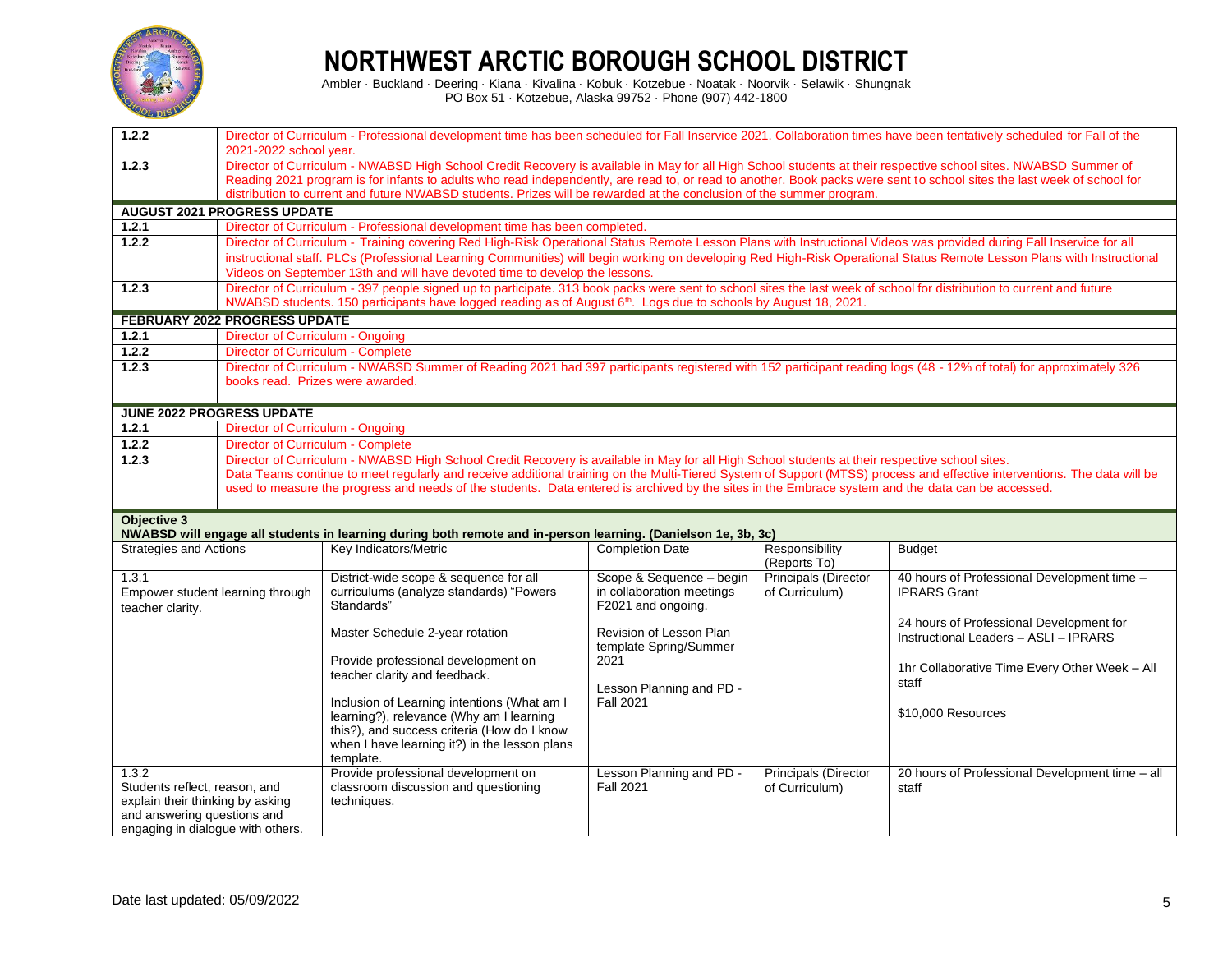

|                                  | Lesson plans integrate classroom discussion<br>activities that provide opportunity for higher-<br>level thinking.                                                                                                                                                                                                                                                                                                                                                                                                                                                                                                                                                                                                                                                           |  |  |  |  |  |
|----------------------------------|-----------------------------------------------------------------------------------------------------------------------------------------------------------------------------------------------------------------------------------------------------------------------------------------------------------------------------------------------------------------------------------------------------------------------------------------------------------------------------------------------------------------------------------------------------------------------------------------------------------------------------------------------------------------------------------------------------------------------------------------------------------------------------|--|--|--|--|--|
| JUNE 2021 PROGRESS UPDATE        |                                                                                                                                                                                                                                                                                                                                                                                                                                                                                                                                                                                                                                                                                                                                                                             |  |  |  |  |  |
| 1.3.1                            | Director of Curriculum - Professional development time has been scheduled for five days in the 2021-2022 school year through the Increasing Performance and Retention<br>in Alaska's Rural Schools (IPRARS) grant. Collaboration times have been tentatively scheduled for Fall and Spring of the 2021-2022 school year to identify "Power<br>Standards" and then develop a scope and begin sequencing of each grade level and subject area curriculum. A master schedule, a two-year rotation of graduation<br>requirements to provide equity and alignment throughout the district, has been shared with principals and counselors for scheduling.                                                                                                                        |  |  |  |  |  |
| 1.3.2                            | Director of Curriculum - Professional development time has been scheduled for five days in the 2021-2022 school year through the Increasing Performance and Retention<br>in Alaska's Rural Schools (IPRARS) grant.                                                                                                                                                                                                                                                                                                                                                                                                                                                                                                                                                          |  |  |  |  |  |
|                                  | <b>AUGUST 2021 PROGRESS UPDATE</b>                                                                                                                                                                                                                                                                                                                                                                                                                                                                                                                                                                                                                                                                                                                                          |  |  |  |  |  |
| 1.3.1                            | Director of Curriculum - Training that covered teacher clarity and feedback was provided through partnerships with the Increasing Performance and Retention in Alaska'<br>Rural Schools (IPRARS) grant. Training for all staff will take place through IPRARS grant sources on August 4, August 30, October 18, October 19, and February 14.<br>Collaboration time will be set aside to identify "Power Standards" and then develop a scope and sequencing of each grade level and subject area curriculum. The Master<br>schedule, a two-year rotation of graduation requirements to provide equity and alignment throughout the district is in place for this fall. Following the master schedule will<br>also ensure eligibility for the Alaska Performance Scholarship. |  |  |  |  |  |
| 1.3.2                            | Director of Curriculum - Training that covered teacher classroom discussion and feedback was provided through partnerships with the Increasing Performance and<br>Retention in Alaska' Rural Schools (IPRARS) grant. Training for all staff will take place through IPRARS grant sources on August 4, August 30, October 18, October 19,<br>and February 14.                                                                                                                                                                                                                                                                                                                                                                                                                |  |  |  |  |  |
|                                  | <b>FEBRUARY 2022 PROGRESS UPDATE</b>                                                                                                                                                                                                                                                                                                                                                                                                                                                                                                                                                                                                                                                                                                                                        |  |  |  |  |  |
| 1.3.1                            | Director of Curriculum - Training that covered teacher clarity and feedback was provided through partnerships with the Increasing Performance and Retention in Alaska'<br>Rural Schools (IPRARS) grant. Training for all staff took place through IPRARS grant sources on August 4, August 30, October 18, October 19, and February 14.<br>Additional professional development sessions are planned for next year starting in October. Collaboration time will be set aside to identify "Power Standards" and then<br>develop a scope and sequencing of each grade level and subject area curriculum during the 2022-2023 school year.                                                                                                                                      |  |  |  |  |  |
| 1.3.2                            | Director of Curriculum - Training covering teacher classroom discussion and feedback was provided through partnerships with the Increasing Performance and Retention<br>in Alaska' Rural Schools (IPRARS) grant. Training for all staff took place through IPRARS grant sources on August 4, August 30, October 18, October 19, and February<br>14. Additional professional development sessions are planned for next year starting in October.                                                                                                                                                                                                                                                                                                                             |  |  |  |  |  |
| <b>JUNE 2022 PROGRESS UPDATE</b> |                                                                                                                                                                                                                                                                                                                                                                                                                                                                                                                                                                                                                                                                                                                                                                             |  |  |  |  |  |
| 1.3.1                            | Director of Curriculum - Training that covered teacher clarity and feedback was provided through partnerships with the Increasing Performance and Retention in Alaska'<br>Rural Schools (IPRARS) grant. Training for all staff took place through IPRARS grant sources. Additional professional development sessions are planned for next year<br>starting in October. Professional development resources have been requested from the vendor. A two-year master schedule has been developed and updated for 2022-<br>2023 in coordination with the Student Services department. Distance learning opportunities (VTC courses) have been included based on student needs throughout the<br>district.                                                                        |  |  |  |  |  |
| 1.3.2                            | Director of Curriculum - Training that covered teacher clarity and feedback was provided through partnerships with the Increasing Performance and Retention in Alaska'<br>Rural Schools (IPRARS) grant. Training for all staff took place through IPRARS grant sources. Additional professional development sessions are planned for next year<br>starting in October. Professional development resources have been requested from the vendor.                                                                                                                                                                                                                                                                                                                              |  |  |  |  |  |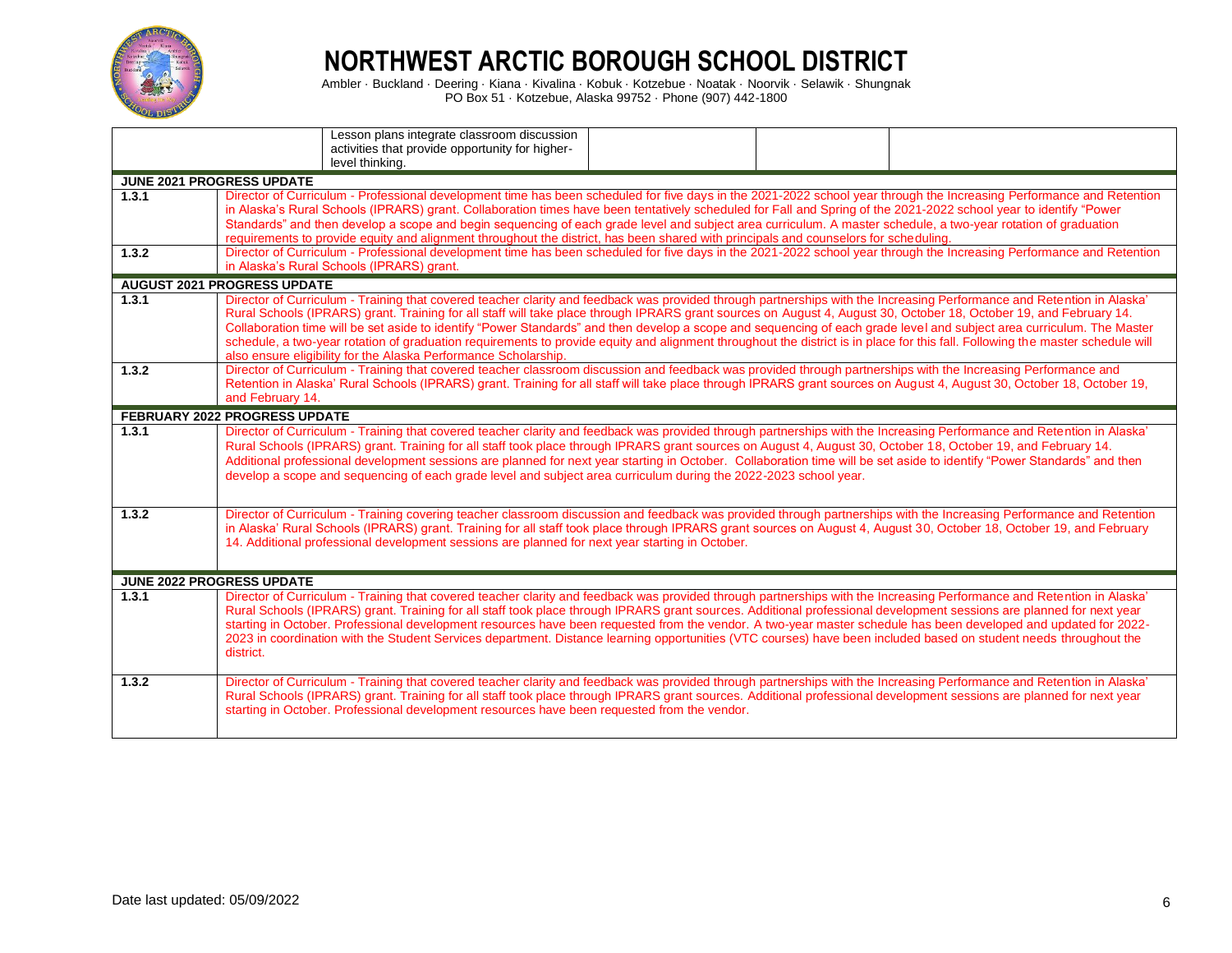

|                                                                                                                                                                                                                                                                                                                                                               | <b>Goal 2: Student Safety</b>                                                                                                                                                                                                                                                                         |                                                                                                                                                                                                                                                                          |                                                                                                                          |                                                                                |                                                                                                                                                                                                                                                        |  |
|---------------------------------------------------------------------------------------------------------------------------------------------------------------------------------------------------------------------------------------------------------------------------------------------------------------------------------------------------------------|-------------------------------------------------------------------------------------------------------------------------------------------------------------------------------------------------------------------------------------------------------------------------------------------------------|--------------------------------------------------------------------------------------------------------------------------------------------------------------------------------------------------------------------------------------------------------------------------|--------------------------------------------------------------------------------------------------------------------------|--------------------------------------------------------------------------------|--------------------------------------------------------------------------------------------------------------------------------------------------------------------------------------------------------------------------------------------------------|--|
| Objective 1                                                                                                                                                                                                                                                                                                                                                   |                                                                                                                                                                                                                                                                                                       |                                                                                                                                                                                                                                                                          |                                                                                                                          |                                                                                |                                                                                                                                                                                                                                                        |  |
|                                                                                                                                                                                                                                                                                                                                                               | Students and staff will create a safe physical environment.                                                                                                                                                                                                                                           |                                                                                                                                                                                                                                                                          |                                                                                                                          |                                                                                |                                                                                                                                                                                                                                                        |  |
| <b>Strategies and Actions</b>                                                                                                                                                                                                                                                                                                                                 |                                                                                                                                                                                                                                                                                                       | Key Indicators/Metric                                                                                                                                                                                                                                                    | <b>Completion Date/Timeline</b>                                                                                          | Responsibility (Reports To)                                                    | <b>Budget</b>                                                                                                                                                                                                                                          |  |
| 2.1.1<br>Partnership with Navigate 360 to improve<br>overall school safety for staff and students.<br>Professional development for all staff<br>focused on updated crisis planning<br>(ALICE framework) through Navigate 360<br>platform.<br>Implement emergency management suite.<br>$\bullet$<br>Schools complete on-site risk assessment<br>(Navigate 360) |                                                                                                                                                                                                                                                                                                       | Professional development<br>planning calendar and staff<br>survey results<br>Emergency management suite<br>training and site implementation<br>Schools completed on-site risk<br>assessment (Navigate 360)                                                               | Suite District Admin Training<br>Spring 2021<br>Principal Training Fall 2021<br>Risk Assessment completed<br>Summer 2021 | Director of State and<br><b>Federal Programs</b><br>(Assistant Superintendent) | \$87,000 FY21-Title IV Grant<br>Ongoing \$3700 yearly for platform<br>\$3000 for Training<br>Will continue to be grant funded<br>3 hours of Professional<br>Development - new staff<br>2 hours of Online Professional<br>Development - returning staff |  |
| 2.1.2<br>Medical professional at major tournaments<br>(such as Orthopedic Physician Association,<br>OPA)                                                                                                                                                                                                                                                      |                                                                                                                                                                                                                                                                                                       | Meet with medical professional<br>group(s) to determine feasibility,<br>timeline and availability<br>Develop MOU with medical<br>professional group                                                                                                                      | After COVID travel suspension<br>ends                                                                                    | <b>Assistant Superintendent</b>                                                |                                                                                                                                                                                                                                                        |  |
|                                                                                                                                                                                                                                                                                                                                                               | JUNE 2021 PROGRESS UPDATE                                                                                                                                                                                                                                                                             |                                                                                                                                                                                                                                                                          |                                                                                                                          |                                                                                |                                                                                                                                                                                                                                                        |  |
| 2.1.1                                                                                                                                                                                                                                                                                                                                                         |                                                                                                                                                                                                                                                                                                       | Director of Curriculum - Professional development time has been scheduled for the ALICE framework during Fall Inservice 2021,                                                                                                                                            |                                                                                                                          |                                                                                |                                                                                                                                                                                                                                                        |  |
|                                                                                                                                                                                                                                                                                                                                                               |                                                                                                                                                                                                                                                                                                       | State & Federal-Crisis response risk assessment of sites is completed, and final report is pending.                                                                                                                                                                      |                                                                                                                          |                                                                                |                                                                                                                                                                                                                                                        |  |
| 2.1.2                                                                                                                                                                                                                                                                                                                                                         |                                                                                                                                                                                                                                                                                                       | Assistant Superintendent - OPA has expressed a willingness to travel up pro bono for large tournaments next year when travel restrictions are lifted.                                                                                                                    |                                                                                                                          |                                                                                |                                                                                                                                                                                                                                                        |  |
|                                                                                                                                                                                                                                                                                                                                                               | <b>AUGUST 2021 PROGRESS UPDATE</b>                                                                                                                                                                                                                                                                    |                                                                                                                                                                                                                                                                          |                                                                                                                          |                                                                                |                                                                                                                                                                                                                                                        |  |
| 2.1.1                                                                                                                                                                                                                                                                                                                                                         |                                                                                                                                                                                                                                                                                                       | State & Federal-- Virtual Training completed during August Inservice, elearning platform will be rostered for all staff in September.<br>Final Report for the Crisis response risk assessment was received and is being reviewed by Superintendent and Property Services |                                                                                                                          |                                                                                |                                                                                                                                                                                                                                                        |  |
| 2.1.2                                                                                                                                                                                                                                                                                                                                                         |                                                                                                                                                                                                                                                                                                       | Assistant Superintendent - OPA has been contacted and we are waiting for confirmation of previous expressed willingness.                                                                                                                                                 |                                                                                                                          |                                                                                |                                                                                                                                                                                                                                                        |  |
|                                                                                                                                                                                                                                                                                                                                                               | <b>FEBRUARY 2022 PROGRESS UPDATE</b>                                                                                                                                                                                                                                                                  |                                                                                                                                                                                                                                                                          |                                                                                                                          |                                                                                |                                                                                                                                                                                                                                                        |  |
| 2.1.1                                                                                                                                                                                                                                                                                                                                                         | State & Federal-All training completed                                                                                                                                                                                                                                                                |                                                                                                                                                                                                                                                                          |                                                                                                                          |                                                                                |                                                                                                                                                                                                                                                        |  |
| 2.1.2                                                                                                                                                                                                                                                                                                                                                         | management to approve their travel.                                                                                                                                                                                                                                                                   | Assistant Superintendent – OPA was contacted on February 8 <sup>th</sup> and they are hoping to attend and are thankful that we requested them to be present. They are waiting for                                                                                       |                                                                                                                          |                                                                                |                                                                                                                                                                                                                                                        |  |
|                                                                                                                                                                                                                                                                                                                                                               | <b>JUNE 2022 PROGRESS UPDATE</b>                                                                                                                                                                                                                                                                      |                                                                                                                                                                                                                                                                          |                                                                                                                          |                                                                                |                                                                                                                                                                                                                                                        |  |
| 2.1.1                                                                                                                                                                                                                                                                                                                                                         | State & Federal-All training completed for 2021-2022 school year<br>Director of Curriculum - Professional development time has been scheduled for the ALICE framework and Crisis Prevention Institute during fall inservice. Classified staff<br>will receive training during Fall Inservice in 2022. |                                                                                                                                                                                                                                                                          |                                                                                                                          |                                                                                |                                                                                                                                                                                                                                                        |  |
| 2.1.2                                                                                                                                                                                                                                                                                                                                                         |                                                                                                                                                                                                                                                                                                       | Assistant Superintendent - Travel was not approved by OPA Management. Local paramedics were asked to attend Kotzebue Tournaments to support injuries.                                                                                                                    |                                                                                                                          |                                                                                |                                                                                                                                                                                                                                                        |  |
| <b>Objective 2</b>                                                                                                                                                                                                                                                                                                                                            | Students and staff learn and work in a safe emotional environment.                                                                                                                                                                                                                                    |                                                                                                                                                                                                                                                                          |                                                                                                                          |                                                                                |                                                                                                                                                                                                                                                        |  |
| <b>Strategies and Actions</b>                                                                                                                                                                                                                                                                                                                                 |                                                                                                                                                                                                                                                                                                       | Key Indicators/metric                                                                                                                                                                                                                                                    | <b>Completion Date/Timeline</b>                                                                                          | Responsibility (Reports To)                                                    | <b>Budget</b>                                                                                                                                                                                                                                          |  |
| 2.2.1                                                                                                                                                                                                                                                                                                                                                         | Continued implementation of Safe & Civil<br>protocols with increased emphasis in building<br>student/teacher relationships through STOIC                                                                                                                                                              | Professional development<br>planning calendar and staff<br>survey results                                                                                                                                                                                                | Planning to begin May 2021 for<br>FY22 school year                                                                       | Principals (Assistant<br>Superintendent)                                       | \$5,400 - consultant from Safe &<br>Civil                                                                                                                                                                                                              |  |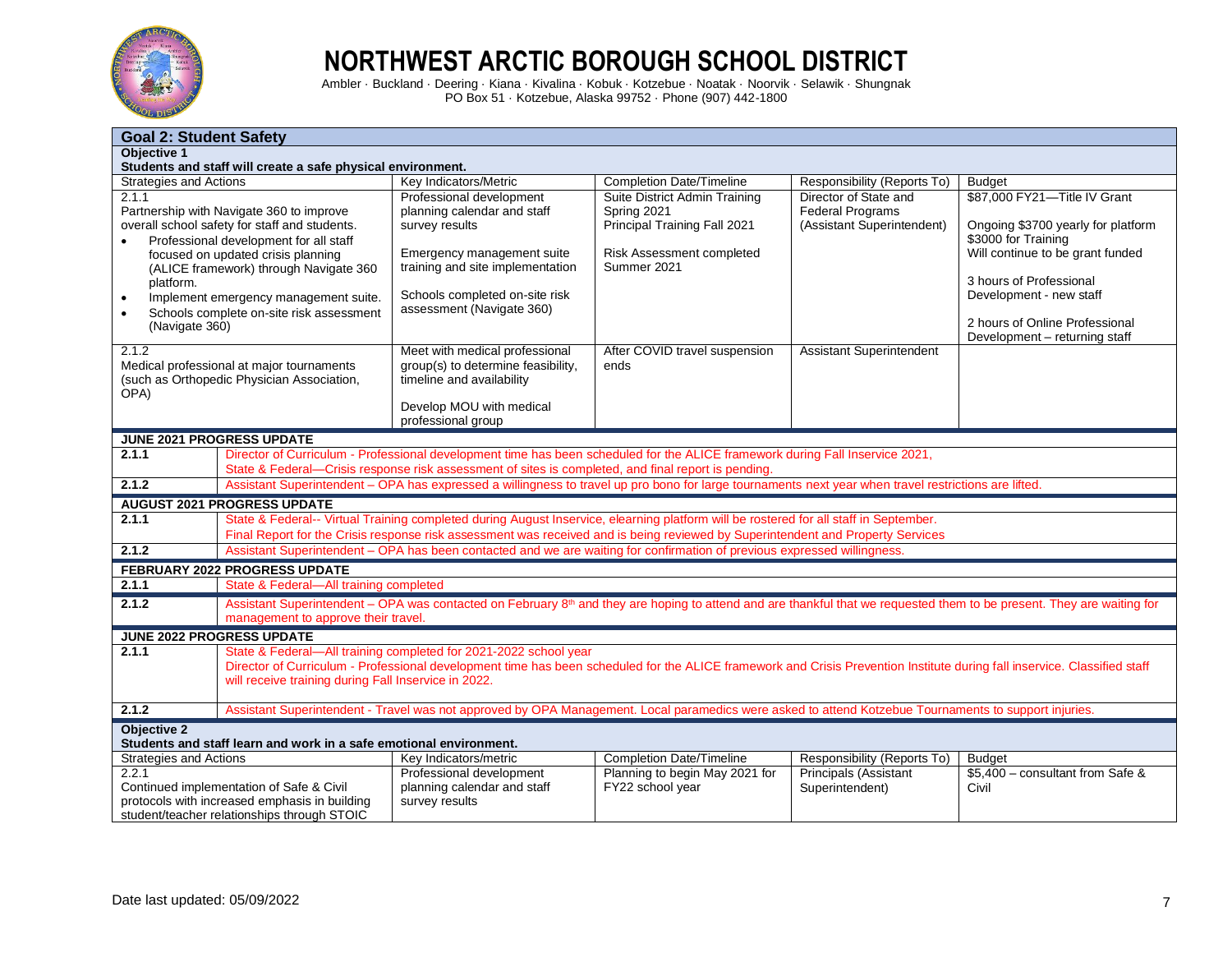

| <b>SCSC</b><br>$\bullet$<br>competencies<br>$\bullet$<br>2.2.2<br>all students | Take SCSC STOIC (Interactions) and<br>focus PD to support relationships piece of<br>Train teachers on the types of interactions<br>that support building relationships with our<br>students and parents with ongoing PD in<br>STOIC while increasing teacher's cultural<br>Continue implementation of SEL (Social<br>Emotional Learning) curriculum<br>Expand the availability for online counseling to | School Climate and<br><b>Connectedness Survey</b><br>Parent input Form<br>Increased number of students<br>receiving counseling                                      | Planning to begin May 2021 for<br>FY22 school year | <b>Director of Student</b><br><b>Services</b> | 10 hours of Professional<br>Development - all staff<br>3 hours of Professional<br>Development - principals<br>0 hours of Professional<br>Development time<br>$$18,000 - 3/4th$ grant funded and<br>budgeted with regular operating |
|--------------------------------------------------------------------------------|---------------------------------------------------------------------------------------------------------------------------------------------------------------------------------------------------------------------------------------------------------------------------------------------------------------------------------------------------------------------------------------------------------|---------------------------------------------------------------------------------------------------------------------------------------------------------------------|----------------------------------------------------|-----------------------------------------------|------------------------------------------------------------------------------------------------------------------------------------------------------------------------------------------------------------------------------------|
| 2.2.3                                                                          | Staff training on identifying and responding to<br>virtual incidences of potential harm to self                                                                                                                                                                                                                                                                                                         | Collaborative meeting planning<br>calendar and staff survey results                                                                                                 | Spring 2021 Collaborative<br>Meeting Date          | Director of Student<br><b>Services</b>        | funds<br>1 hour of Professional Development<br>time - all staff; additional as needed                                                                                                                                              |
| <b>JUNE 2021 PROGRESS UPDATE</b>                                               |                                                                                                                                                                                                                                                                                                                                                                                                         |                                                                                                                                                                     |                                                    |                                               |                                                                                                                                                                                                                                    |
| 2.2.1                                                                          |                                                                                                                                                                                                                                                                                                                                                                                                         | Director of Curriculum - Professional development time has been scheduled on the SCSC STOIC framework for Fall Inservice 2021.                                      |                                                    |                                               |                                                                                                                                                                                                                                    |
| 2.2.2                                                                          |                                                                                                                                                                                                                                                                                                                                                                                                         | Director of Student Services - Presence Learning MOA for the fy 21 completed. MOA for fy 22 agreement has been negotiated and MOA out for signatures.               |                                                    |                                               |                                                                                                                                                                                                                                    |
| 2.2.3                                                                          |                                                                                                                                                                                                                                                                                                                                                                                                         | Director of Curriculum - Professional development time has been scheduled on harm to self for Fall Inservice 2021.                                                  |                                                    |                                               |                                                                                                                                                                                                                                    |
|                                                                                | <b>AUGUST 2021 PROGRESS UPDATE</b>                                                                                                                                                                                                                                                                                                                                                                      |                                                                                                                                                                     |                                                    |                                               |                                                                                                                                                                                                                                    |
| 2.2.1                                                                          | teachers, instructional Aides, and SPED Aides on 8/2                                                                                                                                                                                                                                                                                                                                                    | Assistant Superintendent - Professional Development with Safe and Civil Schools focusing on STOIC took place with Principals 7/28, New Teachers 7/30, and returning |                                                    |                                               |                                                                                                                                                                                                                                    |
| 2.2.2                                                                          |                                                                                                                                                                                                                                                                                                                                                                                                         | Director of Student Services - Presence Learning MOA fy 22 finalized and planning meeting with School Psych set for mid-August 2021                                 |                                                    |                                               |                                                                                                                                                                                                                                    |
| 2.2.3                                                                          |                                                                                                                                                                                                                                                                                                                                                                                                         | Director of Student Services-Harm to Self-Protocol reviewed with counselors and principals                                                                          |                                                    |                                               |                                                                                                                                                                                                                                    |
|                                                                                | <b>FEBRUARY 2022 PROGRESS UPDATE</b>                                                                                                                                                                                                                                                                                                                                                                    |                                                                                                                                                                     |                                                    |                                               |                                                                                                                                                                                                                                    |
| 2.2.1                                                                          |                                                                                                                                                                                                                                                                                                                                                                                                         | Assistant Superintendent - Ongoing Professional Development with Safe and Civil Schools have taken place with the following dates and topics; 9/29 STOIC, 11/10     |                                                    |                                               |                                                                                                                                                                                                                                    |
|                                                                                |                                                                                                                                                                                                                                                                                                                                                                                                         | Building Relationships, 12/8 Preparing for Return of students 2 <sup>nd</sup> Semester.                                                                             |                                                    |                                               |                                                                                                                                                                                                                                    |
|                                                                                |                                                                                                                                                                                                                                                                                                                                                                                                         | Director of Curriculum - Professional development time has been scheduled on the SCSC STOIC framework for Fall Inservice 2022.                                      |                                                    |                                               |                                                                                                                                                                                                                                    |
| 2.2.2                                                                          |                                                                                                                                                                                                                                                                                                                                                                                                         | Director of Student Services - Presence Learning provides School Psych counseling services to students onsite via tele-practice.                                    |                                                    |                                               |                                                                                                                                                                                                                                    |
| 2.2.3                                                                          |                                                                                                                                                                                                                                                                                                                                                                                                         | Director of Student Services-Harm to Self-Protocol in place at all sites. Forty-six (46) instances of use year-to-date (2/9/18)                                     |                                                    |                                               |                                                                                                                                                                                                                                    |
|                                                                                | <b>JUNE 2022 PROGRESS UPDATE</b>                                                                                                                                                                                                                                                                                                                                                                        |                                                                                                                                                                     |                                                    |                                               |                                                                                                                                                                                                                                    |
| 2.2.1                                                                          |                                                                                                                                                                                                                                                                                                                                                                                                         |                                                                                                                                                                     |                                                    |                                               | Assistant Superintendent - The Safe and Civil Schools conference will be held in person in July 2022. All Principals, Directors and teacher leaders have been invited. The                                                         |
|                                                                                |                                                                                                                                                                                                                                                                                                                                                                                                         | number of people enrolled are: District Office Personel & Specialists = 9 Principals = 4 and Teachers = 9                                                           |                                                    |                                               |                                                                                                                                                                                                                                    |
|                                                                                | the year for all staff.                                                                                                                                                                                                                                                                                                                                                                                 |                                                                                                                                                                     |                                                    |                                               | Director of Curriculum - Coordination of professional development opportunities and staff training are being arranged, focusing on Fall Inservice, and continuing throughout                                                       |
| 2.2.2                                                                          | 5/9/22 Director of Student Services Completed                                                                                                                                                                                                                                                                                                                                                           |                                                                                                                                                                     |                                                    |                                               |                                                                                                                                                                                                                                    |
| 2.2.3                                                                          |                                                                                                                                                                                                                                                                                                                                                                                                         |                                                                                                                                                                     |                                                    |                                               |                                                                                                                                                                                                                                    |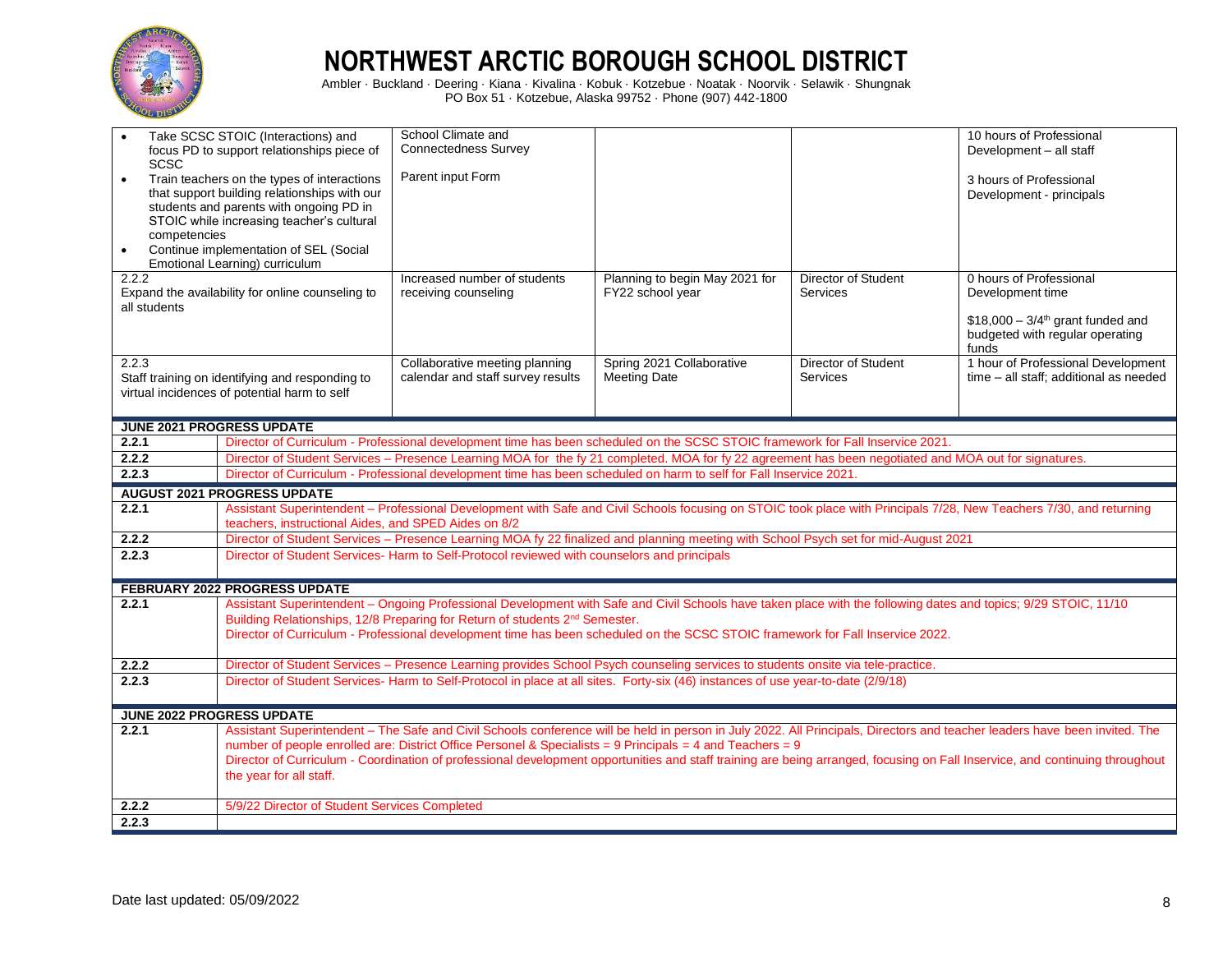

| Objective 3                                                                           |                                                                                                                                                                          |                                 |                                 |               |  |  |
|---------------------------------------------------------------------------------------|--------------------------------------------------------------------------------------------------------------------------------------------------------------------------|---------------------------------|---------------------------------|---------------|--|--|
| Students, staff, and communities stay current and responsive to COVID considerations. |                                                                                                                                                                          |                                 |                                 |               |  |  |
| Strategies and Actions                                                                | Kev Indicator/Metric                                                                                                                                                     | <b>Completion Date/Timeline</b> | Responsibility (Reports To)     | <b>Budget</b> |  |  |
| 2.3.1                                                                                 | Updated requirements for                                                                                                                                                 | Ongoing through COVID crisis    | <b>Assistant Superintendent</b> |               |  |  |
| Monitor local, regional, and state mandates                                           | employees and students that                                                                                                                                              |                                 |                                 |               |  |  |
| along with DHSS and CDC quidelines                                                    | support COVID safe learning                                                                                                                                              |                                 |                                 |               |  |  |
| throughout COVID crisis                                                               | environment                                                                                                                                                              |                                 |                                 |               |  |  |
| 2.3.2                                                                                 | Updated mitigation plans based                                                                                                                                           | Ongoing through COVID crisis    | <b>Assistant Superintendent</b> |               |  |  |
| Monitor updates from State Health Team along                                          | on new and pertinent information.                                                                                                                                        |                                 |                                 |               |  |  |
| with DHSS and CDC guidelines throughout                                               |                                                                                                                                                                          |                                 |                                 |               |  |  |
| COVID crisis                                                                          |                                                                                                                                                                          |                                 |                                 |               |  |  |
| <b>JUNE 2021 PROGRESS UPDATE</b>                                                      |                                                                                                                                                                          |                                 |                                 |               |  |  |
| 2.3.1                                                                                 | Assistant Superintendent – Screening that includes COVID testing: supplies have been ordered, staff receiving training to support a pilot for testing over the summer in |                                 |                                 |               |  |  |
|                                                                                       | preparation for testing in the fall. (May 2021)                                                                                                                          |                                 |                                 |               |  |  |
| 2.3.2                                                                                 | Assistant Superintendent - Updated mitigation plans for safe opening in the fall will be presented at the June 7-8 Board meeting.                                        |                                 |                                 |               |  |  |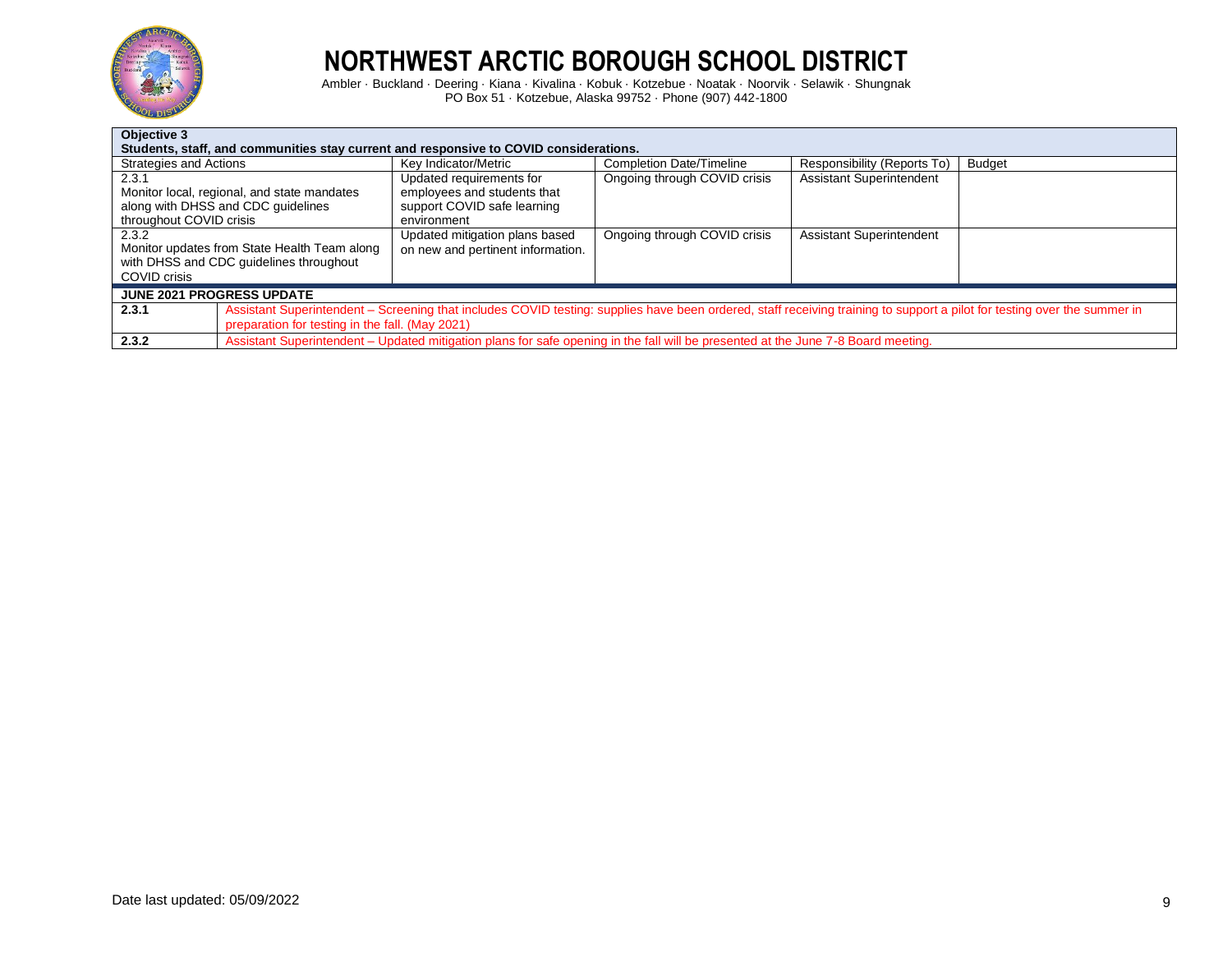

|                                  | <b>AUGUST 2021 PROGRESS UPDATE</b>                                                                                       |                                                                                                                                                                              |                                              |                                |               |  |  |  |  |
|----------------------------------|--------------------------------------------------------------------------------------------------------------------------|------------------------------------------------------------------------------------------------------------------------------------------------------------------------------|----------------------------------------------|--------------------------------|---------------|--|--|--|--|
| 2.3.1                            |                                                                                                                          | Assistant Superintendent - Molecular testing capabilities are expected to be underway as soon as testing materials are received and sent out to villages and the data base   |                                              |                                |               |  |  |  |  |
|                                  | for test results is set up for each site.                                                                                |                                                                                                                                                                              |                                              |                                |               |  |  |  |  |
| 2.3.2                            | Assistant Superintendent - The Fall mitigation plan has been updated as of 8/9/2021 and posted to the district homepage. |                                                                                                                                                                              |                                              |                                |               |  |  |  |  |
|                                  | FEBRUARY 2022 PROGRESS UPDATE                                                                                            |                                                                                                                                                                              |                                              |                                |               |  |  |  |  |
| 2.3.1                            |                                                                                                                          | Assistant Superintendent - Molecular testing is now taking place in each of our schools for screening purposes only. Testing materials are sent out to sites and training at |                                              |                                |               |  |  |  |  |
|                                  | each site is complete.                                                                                                   |                                                                                                                                                                              |                                              |                                |               |  |  |  |  |
| 2.3.2                            |                                                                                                                          | Assistant Superintendent - The District's mitigation plan is constantly being updated so that they adhere with DHSS and CDC guidance. The most current mitigation plan       |                                              |                                |               |  |  |  |  |
|                                  | can be found on the District website.                                                                                    |                                                                                                                                                                              |                                              |                                |               |  |  |  |  |
|                                  | <b>JUNE 2022 PROGRESS UPDATE</b>                                                                                         |                                                                                                                                                                              |                                              |                                |               |  |  |  |  |
| 2.3.1                            |                                                                                                                          | Assistant Superintendent - Molecular testing has been discontinued at all sites due to improved conditions and a shortage of materials. At home antigen testing kits are     |                                              |                                |               |  |  |  |  |
| 2.3.2                            | available to all staff upon request.                                                                                     | Assistant Superintendent -District Mitigation Plan was updated 4/12/2022 and follows DHSS and CDC Guidance.                                                                  |                                              |                                |               |  |  |  |  |
|                                  |                                                                                                                          |                                                                                                                                                                              |                                              |                                |               |  |  |  |  |
|                                  | <b>Goal 3: Family Support and Engagement</b>                                                                             |                                                                                                                                                                              |                                              |                                |               |  |  |  |  |
| <b>Objective 1</b>               |                                                                                                                          | NWABSD staff will have consistent, professional, and family friendly communication with all stakeholders and families.                                                       |                                              |                                |               |  |  |  |  |
|                                  |                                                                                                                          |                                                                                                                                                                              |                                              |                                |               |  |  |  |  |
| <b>Strategies and Actions</b>    |                                                                                                                          | Key Indicators/Metric                                                                                                                                                        | <b>Completion Date/Timeline</b>              | Responsibility<br>(Reports To) | <b>Budget</b> |  |  |  |  |
| 3.1.1                            |                                                                                                                          |                                                                                                                                                                              | September of 2021 & February of              | Principals                     |               |  |  |  |  |
|                                  | Gather family input at each site (in conjunction with                                                                    | Surveys                                                                                                                                                                      | 2022                                         | (Director of State)            |               |  |  |  |  |
|                                  | open houses, parent teacher conferences or other<br>established school event) on how families prefer to be               | Minutes/notes                                                                                                                                                                |                                              | and Federal<br>Programs)       |               |  |  |  |  |
| engaged and communicated with.   |                                                                                                                          |                                                                                                                                                                              |                                              |                                |               |  |  |  |  |
| $3.1.\overline{2}$               |                                                                                                                          | Establish a standardized site-based                                                                                                                                          | Quarterly, beginning 4 <sup>th</sup> quarter | Assistant                      |               |  |  |  |  |
|                                  | Establish structures and processes that keep families                                                                    | newsletter with information about                                                                                                                                            |                                              | Superintendent                 |               |  |  |  |  |
| feedback.                        | informed about the instructional program and seek                                                                        | instructional programs                                                                                                                                                       |                                              |                                |               |  |  |  |  |
|                                  |                                                                                                                          | Informational Packets (paper, District                                                                                                                                       |                                              |                                |               |  |  |  |  |
|                                  |                                                                                                                          | website, Facebook pages, family dashboard                                                                                                                                    |                                              |                                |               |  |  |  |  |
|                                  |                                                                                                                          | on school websites, etc.)                                                                                                                                                    |                                              |                                |               |  |  |  |  |
|                                  |                                                                                                                          | <b>ASC Meeting Minutes</b>                                                                                                                                                   |                                              |                                |               |  |  |  |  |
|                                  |                                                                                                                          | Solicitation of comments from interested                                                                                                                                     |                                              |                                |               |  |  |  |  |
|                                  |                                                                                                                          | parties.                                                                                                                                                                     |                                              |                                |               |  |  |  |  |
| 3.1.3                            |                                                                                                                          | District template/form provided as a calendar                                                                                                                                | Beginning 4 <sup>th</sup> quarter 2021 and   | Principals                     |               |  |  |  |  |
|                                  | Schools provide updates in a variety of ways (i.e.,<br>paper, radio, VHF, phone calls, internet, Power                   | event for principals to report<br>communications.                                                                                                                            | ongoing, weekly                              | (Superintendent)               |               |  |  |  |  |
|                                  | Announce, ASC meetings, meal calendars) regarding                                                                        |                                                                                                                                                                              |                                              |                                |               |  |  |  |  |
|                                  | weekly schedules, class meeting information,                                                                             |                                                                                                                                                                              |                                              |                                |               |  |  |  |  |
|                                  | assignments and other pertinent information that helps                                                                   |                                                                                                                                                                              |                                              |                                |               |  |  |  |  |
| families support their children. |                                                                                                                          |                                                                                                                                                                              |                                              |                                |               |  |  |  |  |
|                                  | <b>JUNE 2021 PROGRESS UPDATE</b>                                                                                         |                                                                                                                                                                              |                                              |                                |               |  |  |  |  |
| 3.1.1                            | State & Federal--No update at this time                                                                                  |                                                                                                                                                                              |                                              |                                |               |  |  |  |  |
| 3.1.2                            | the Fall.                                                                                                                | Principals/Assistant Superintendent - Newsletter template (structure) has been created by principal committee in Spring 21. Feedback on template and implementation in       |                                              |                                |               |  |  |  |  |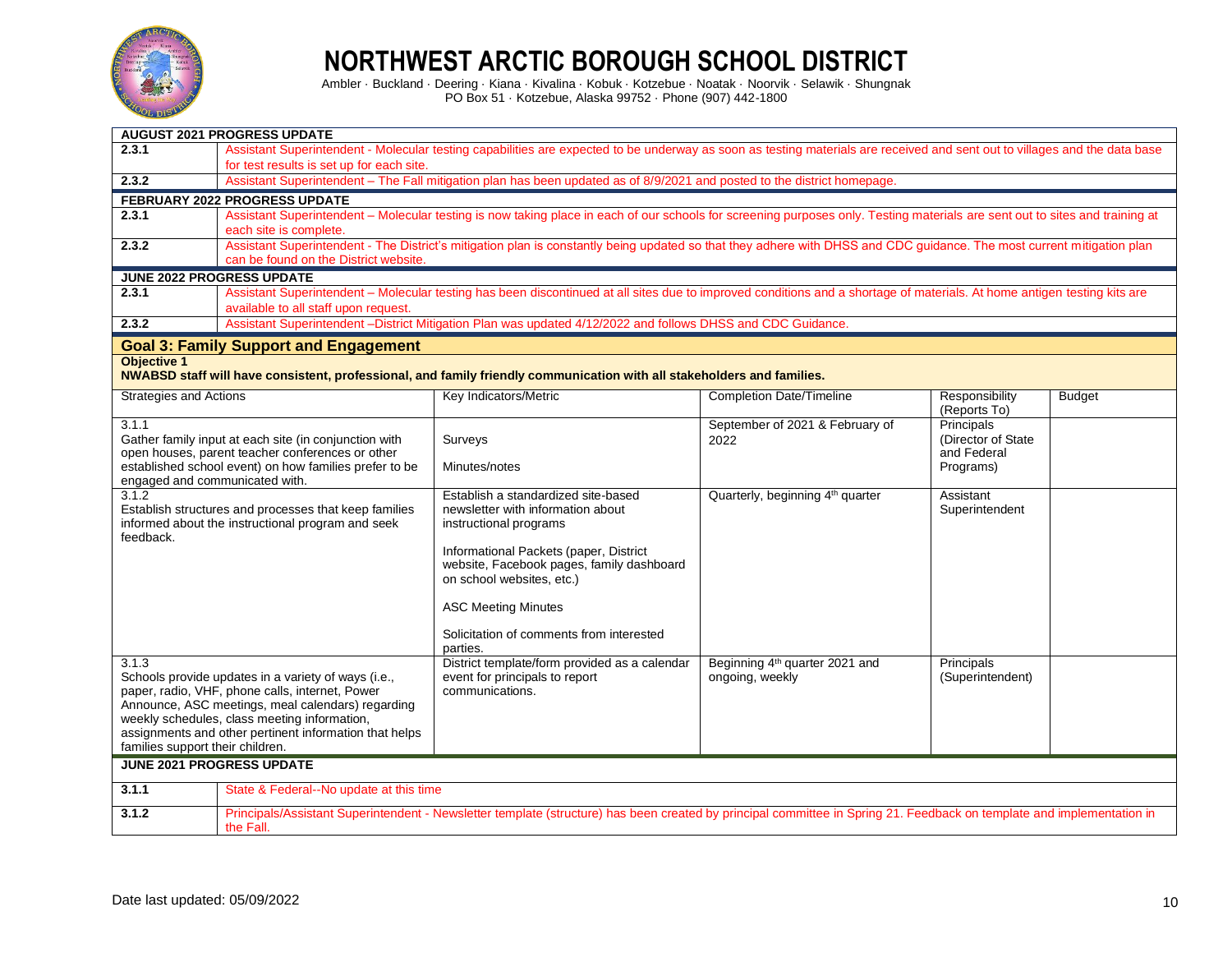

| 3.1.3                         |                                                                                                                   | Principals/Assistant Superintendent - Communication template has been created by principal committee in Spring 21. Implementation in the Fall.                                                                                                                                                                                  |                                                  |                               |                      |  |
|-------------------------------|-------------------------------------------------------------------------------------------------------------------|---------------------------------------------------------------------------------------------------------------------------------------------------------------------------------------------------------------------------------------------------------------------------------------------------------------------------------|--------------------------------------------------|-------------------------------|----------------------|--|
|                               | <b>AUGUST 2021 PROGRESS UPDATE</b>                                                                                |                                                                                                                                                                                                                                                                                                                                 |                                                  |                               |                      |  |
| 3.1.1                         | State & Federal--Planning meeting scheduled for August for completion of first round of surveys in September 2021 |                                                                                                                                                                                                                                                                                                                                 |                                                  |                               |                      |  |
| 3.1.2                         |                                                                                                                   | Assistant Superintendent - District wide template draft has been created. Principals will meet to give feedback and make changes for specific site use.                                                                                                                                                                         |                                                  |                               |                      |  |
| 3.1.3                         |                                                                                                                   | Assistant Superintendent - The district wide community update template created for 3.1.2 and upcoming district events will be shared in a variety of ways and then                                                                                                                                                              |                                                  |                               |                      |  |
|                               |                                                                                                                   | submitted on Canvas as an assignment for Principals to report and track their communications.                                                                                                                                                                                                                                   |                                                  |                               |                      |  |
|                               | <b>FEBRUARY 2022 PROGRESS UPDATE</b>                                                                              |                                                                                                                                                                                                                                                                                                                                 |                                                  |                               |                      |  |
| 3.1.1<br>3.1.2                |                                                                                                                   | State & Federal—Survery complete. (Preferred method of communication a combination of Power Announcements, Facebook posts and local VHF announcements)<br>Assistant Superintendent - The District wide template for "The Village Update" has been implemented at each site. Some sites have changed the name of the document to |                                                  |                               |                      |  |
|                               | personalize it more for their site.                                                                               |                                                                                                                                                                                                                                                                                                                                 |                                                  |                               |                      |  |
| 3.1.3                         |                                                                                                                   | Assistant Superintendent - The Village Update is a template that was created to share the important information in this section. The template is a place to collect the                                                                                                                                                         |                                                  |                               |                      |  |
|                               |                                                                                                                   | information that is to be reported and it can be shared on social media, read over the VHF or radio, or even emailed or mailed to community members in order to                                                                                                                                                                 |                                                  |                               |                      |  |
|                               | communicate the important information.                                                                            |                                                                                                                                                                                                                                                                                                                                 |                                                  |                               |                      |  |
|                               | <b>JUNE 2022 PROGRESS UPDATE</b>                                                                                  |                                                                                                                                                                                                                                                                                                                                 |                                                  |                               |                      |  |
| 3.1.1                         |                                                                                                                   | State & Federal—Surverys complete. (Preferred method of communication a combination of Power Announcements, Facebook posts and local VHF announcements)                                                                                                                                                                         |                                                  |                               |                      |  |
| 3.1.2                         |                                                                                                                   | Assistant Superintendent-The Village Update was a success in standardizing the information we share with our communities across the district.                                                                                                                                                                                   |                                                  |                               |                      |  |
| 3.1.3                         |                                                                                                                   | Assistant Superintendent- Principals shared their site village update with their communities in a manner that was appropriate for their stie. Principals uploaded their<br>completed documents in Canvas so they can look back on trends that are happening at their site.                                                      |                                                  |                               |                      |  |
| <b>Objective 2</b>            |                                                                                                                   |                                                                                                                                                                                                                                                                                                                                 |                                                  |                               |                      |  |
|                               | <b>NWABSD will provide opportunities that support and engage families</b>                                         |                                                                                                                                                                                                                                                                                                                                 |                                                  |                               |                      |  |
| <b>Strategies and Actions</b> |                                                                                                                   | Key Indicators/Metrics                                                                                                                                                                                                                                                                                                          | <b>Completion Date/Timeline</b>                  | Responsibility                | <b>Budget</b>        |  |
|                               |                                                                                                                   |                                                                                                                                                                                                                                                                                                                                 |                                                  | (Reports To)                  |                      |  |
| 3.2.1                         |                                                                                                                   | Attendance and/or phone record for the                                                                                                                                                                                                                                                                                          | Establishment of tutoring hotline                | Principals                    |                      |  |
| communication platforms.      | Train parents on navigating learning, participation, and                                                          | tutoring opportunities and/or hotline                                                                                                                                                                                                                                                                                           | Spring 2021<br>Attendance will be monitored each | (Assistant<br>Superintendent) |                      |  |
| $\bullet$                     | Create training opportunities for                                                                                 | Ongoing survey results to create a system to                                                                                                                                                                                                                                                                                    | quarter through Canvas assignment                |                               |                      |  |
|                               | parents/students to reach out to for                                                                              | document and track home or family                                                                                                                                                                                                                                                                                               |                                                  |                               |                      |  |
|                               | assistance. (pending available funding)                                                                           | parameters that might impact student                                                                                                                                                                                                                                                                                            | Surveys to be sent to families once a            |                               |                      |  |
| $\bullet$                     | Implement ongoing survey to create a                                                                              | participation and learning.                                                                                                                                                                                                                                                                                                     | quarter beginning 3rd quarter 2021               |                               |                      |  |
|                               | system to document and track home or                                                                              | Parent forum attendance to provide                                                                                                                                                                                                                                                                                              | Parent forums to take place once a               |                               |                      |  |
|                               | family parameters that might impact student                                                                       | information on platforms.                                                                                                                                                                                                                                                                                                       | quarter beginning 3rd quarter 2021               |                               |                      |  |
| $\bullet$                     | participation and learning.<br>Host a site-based parent hour to provide                                           |                                                                                                                                                                                                                                                                                                                                 |                                                  |                               |                      |  |
|                               | information on platforms                                                                                          | Student parent handbook with a digital                                                                                                                                                                                                                                                                                          | Student handbook to be updated for               |                               |                      |  |
| $\bullet$                     | Create a digital resource section on learning,                                                                    | resource section on learning, participation,                                                                                                                                                                                                                                                                                    | the 2021-2022 school year                        |                               |                      |  |
|                               | participation, and communication platforms                                                                        | and communication platforms.                                                                                                                                                                                                                                                                                                    | Parent attendance, training completion           |                               |                      |  |
|                               | in the student parent handbook.                                                                                   | How-to videos on the website                                                                                                                                                                                                                                                                                                    | certificates                                     |                               |                      |  |
| 3.2.2                         |                                                                                                                   |                                                                                                                                                                                                                                                                                                                                 | Ongoing                                          | Director of                   | \$7,700 to AASB for  |  |
|                               | Connect students' out-of-school learning and lives to                                                             | Increased attendance rate reflects                                                                                                                                                                                                                                                                                              |                                                  | <b>Student Services</b>       | the School Climate   |  |
|                               | their efforts in school and take the lead in forming<br>partnerships and relationships to strengthen those        | connectedness                                                                                                                                                                                                                                                                                                                   | SCCS completed January 18-<br>February 19        | Principals<br>(Assistant      | and<br>Connectedness |  |
| connections.                  |                                                                                                                   | School Climate and Connectedness survey                                                                                                                                                                                                                                                                                         |                                                  | Superintendent)               | Survey (SCCS)        |  |
|                               |                                                                                                                   | data will be monitored to determine effective                                                                                                                                                                                                                                                                                   | Results available summer                         |                               | from Board Budget    |  |
|                               |                                                                                                                   | work in this area                                                                                                                                                                                                                                                                                                               |                                                  |                               |                      |  |
|                               |                                                                                                                   |                                                                                                                                                                                                                                                                                                                                 |                                                  |                               | \$500 for            |  |
|                               |                                                                                                                   |                                                                                                                                                                                                                                                                                                                                 |                                                  |                               | presentation of      |  |
|                               |                                                                                                                   |                                                                                                                                                                                                                                                                                                                                 |                                                  |                               | results              |  |